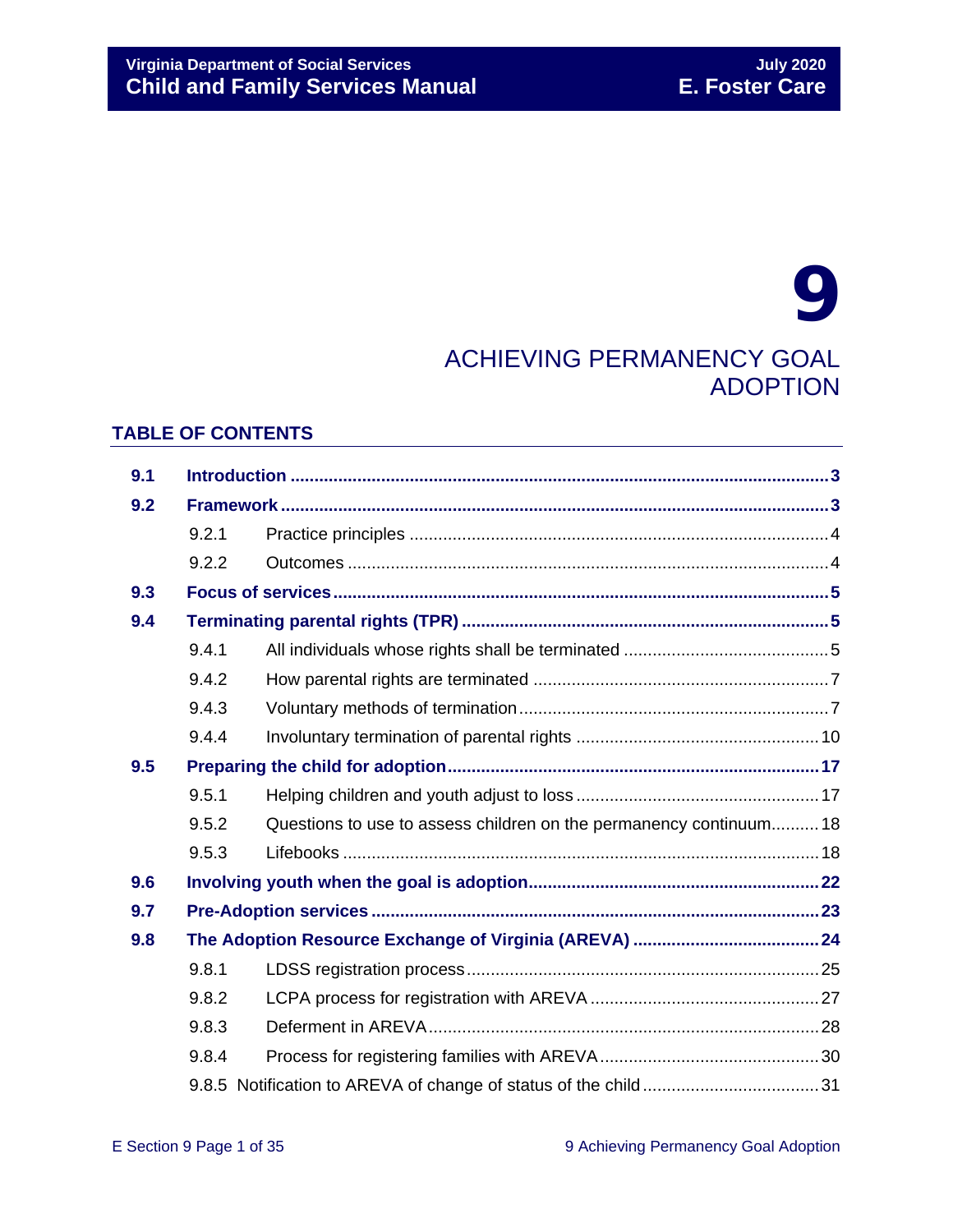| 9.9  |                                                                    |  |
|------|--------------------------------------------------------------------|--|
|      | 9.9.1                                                              |  |
| 9.10 |                                                                    |  |
| 9.11 | <b>Post-Adoption Contact and Communication Agreement (PACCA)33</b> |  |
|      |                                                                    |  |
|      |                                                                    |  |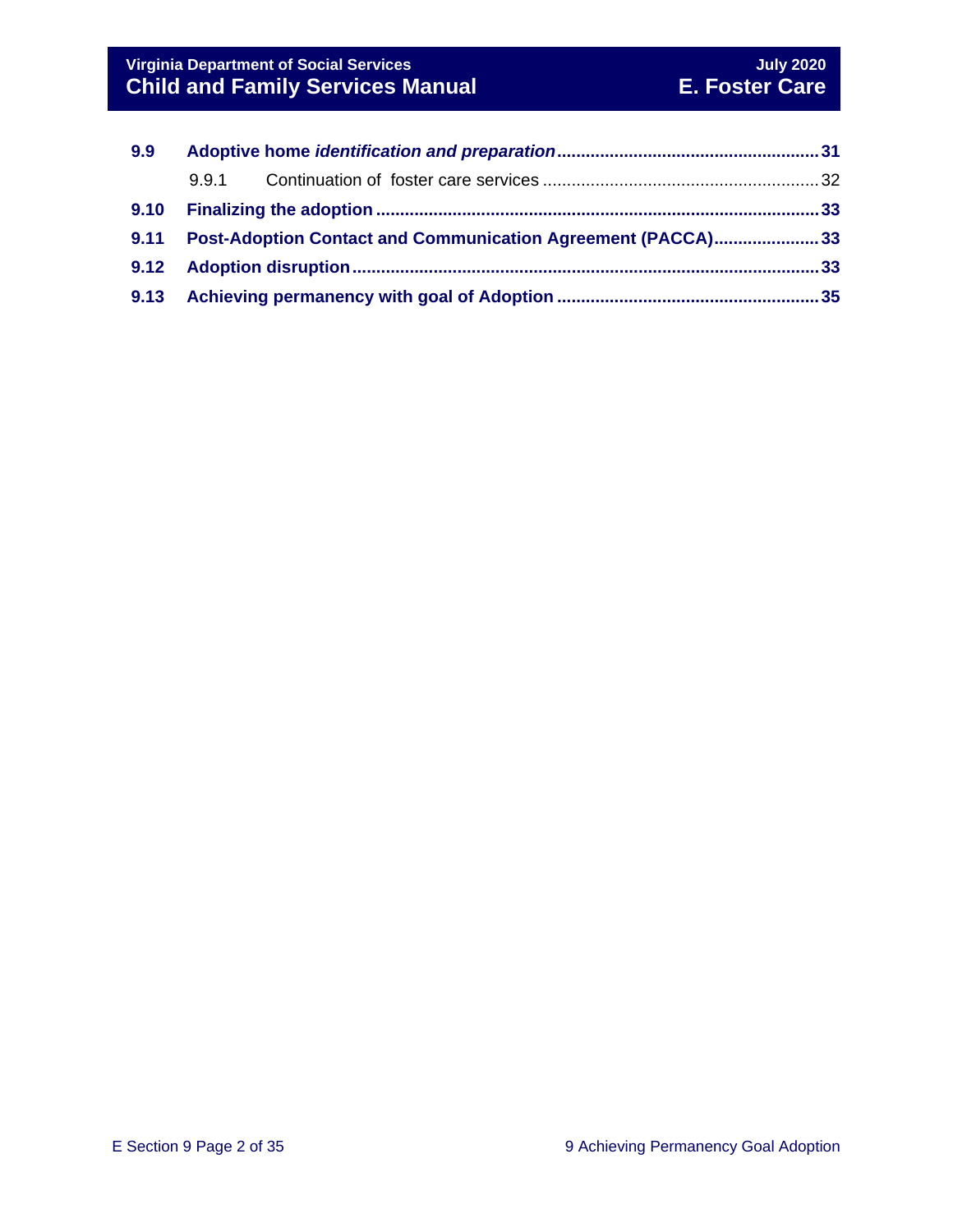# 9 ACHIEVING PERMANENCY GOAL ADOPTION

# <span id="page-2-0"></span>**9.1 Introduction**

Permanency is achieved under this goal when the adoption of the child by a relative or non-relative has been finalized. Adoption is a planful process that provides the same legal and social status for a child afforded to children born to the parent(s).

The Adoption and Safe Families Act of 1997 requires that an LDSS petition for termination of parental rights (TPR) of a child if the child has been in care of the agency for 15 of the last 22 months and there has been no progress towards reunification with the removal parent. An LDSS would not petition for termination of parental rights under the following circumstances:

- The LDSS documents and provides compelling reasons why it is not in the best interest of the child to terminate parental rights;
- The child resides with relatives and after a Family Partnership Meeting or discussion with the child, relatives, and, if indicated, the parents, TPR would negatively impact the child's sense of connection to family or potentially result in the relative being unable to provide care for the child; or
- Services have not been provided to the parent to return the child home safely.

# <span id="page-2-1"></span>**9.2 Framework**

LDSS shall meet federal and state legal requirements, and should use sound practice principles to achieve desired outcomes and to guide decision making in achieving permanency.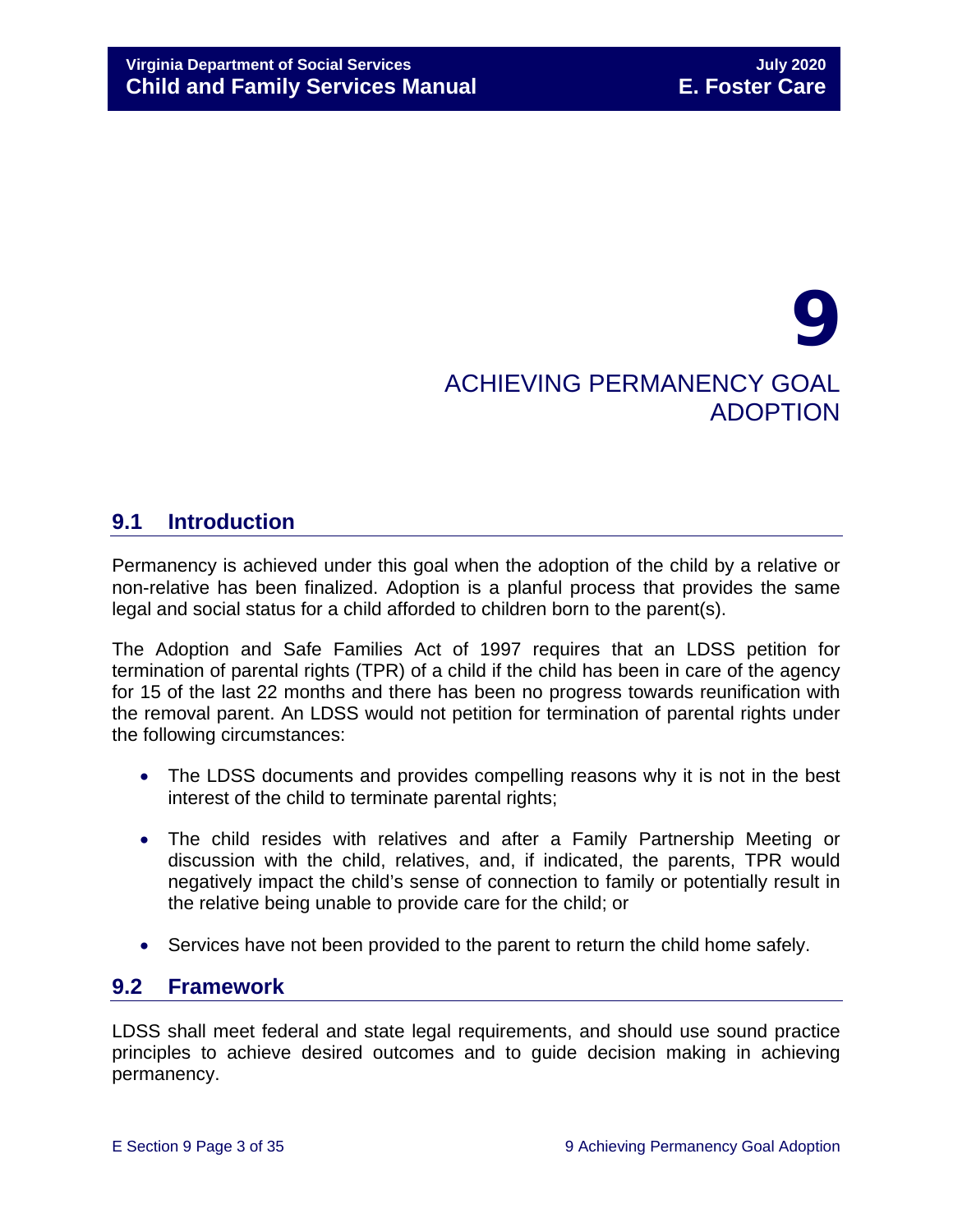#### <span id="page-3-0"></span>**9.2.1 Practice principles**

Two fundamental principles in Virginia's Children's Services System Practice Model provide the philosophical basis and guide practice for decision making in achieving the permanency goal of adoption.

First, we believe in family, child, and youth-driven practice.

- Children and families have the right to have a say in what happens to them and will be treated with dignity and respect. The voices of children, youth and parents are heard, valued, and considered in the decision-making regarding safety, permanency, well-being as well as in service and educational planning and in placement decisions.
- We recognize that family members are the experts about their own families. It is our responsibility to understand children, youth, and families within the context of their own family rules, traditions, history, and culture.
- Children have a right to connections with their biological family and other caring adults with whom they have developed emotional ties.
- We engage families in a deliberate manner. Through collaboration with families, we develop and implement creative, individual solutions that build on their strengths to meet their needs. Engagement is the primary door through which we help youth and families make positive changes.

Second, we believe that all children and youth need and deserve a permanent family.

- Lifelong family connections are crucial for children and adults. It is our responsibility to promote and preserve kinship, sibling and community connections for each child. We value past, present, and future relationships that consider the child's hopes and wishes.
- Permanency is best achieved through a legal relationship such as parental custody, adoption, kinship care, or guardianship. Placement stability is not permanency.

#### <span id="page-3-1"></span>**9.2.2 Outcomes**

LDSS shall strive to achieve the following permanency outcomes required in the federal Child and Family Services Review:

Outcome 1: Children have permanency and stability in their living situation.

• More children leave foster care and achieve permanency.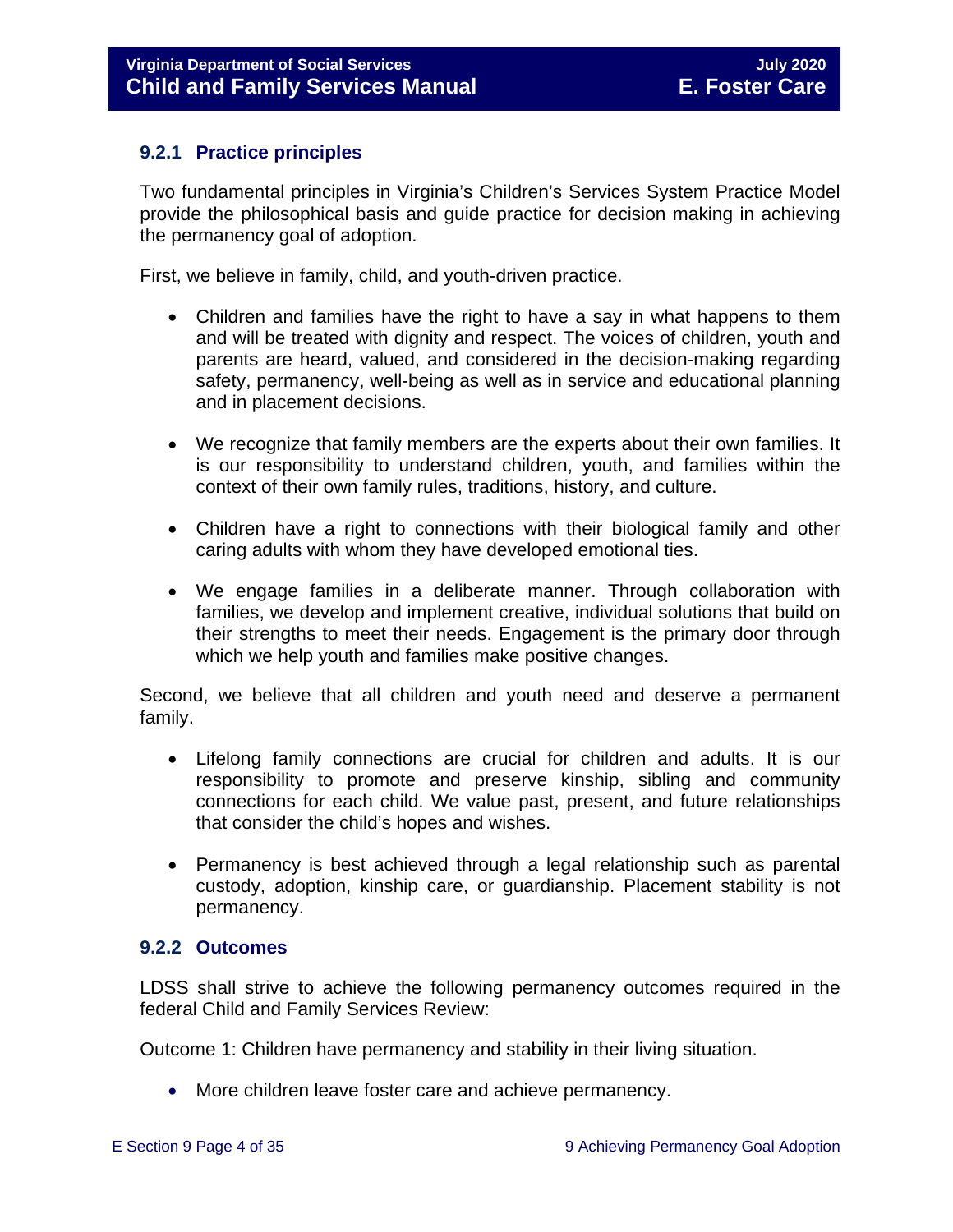- More children experience sustained adoptions.
- Children achieve adoptions with increased timeliness.
- Children achieve permanency with shorter lengths of stay in foster care.
- Fewer children re-enter foster care.

# <span id="page-4-0"></span>**9.3 Focus of services**

If the goal of adoption is being selected, Return Home shall have been explored fully and ruled out consistent with the child's best interest. However, when a concurrent permanency plan of reunification and adoption exists, the focus of services is to work toward reunification while at the same time, working toward achieving the goal of adoption, if the child cannot return home. Services shall be provided to the child, the birth parent(s), the foster parents, and the adoptive parents. The Foster Care Service Plan identifies the services that shall be provided. Refer to [Section 15](https://fusion.dss.virginia.gov/Portals/%5bdfs%5d/Files/DFS%20Manuals/Foster%20Care%20Manuals/Foster%20Care%20Manual%2007-2020/Final%20Foster%20Care%20Manual%2007-2020/section_15_developing_service_plan.pdf) of this chapter for information on the Foster Care Service Plan.

# <span id="page-4-1"></span>**9.4 Terminating parental rights (TPR)**

When adoption is the best plan for a child in foster care, securing legal authority to place the child for adoption is the initial objective toward achieving the goal.

The Code of Virginia (§§ [16.1-252,](https://law.lis.virginia.gov/vacode/title16.1/chapter11/section16.1-252/) [16.1-277.01,](https://law.lis.virginia.gov/vacode/title16.1/chapter11/section16.1-277.01/) [16.1-277.02,](https://law.lis.virginia.gov/vacode/title16.1/chapter11/section16.1-277.02/) [16.1-278.2,](https://law.lis.virginia.gov/vacode/title16.1/chapter11/section16.1-278.2/) [16.1-278.3,](https://law.lis.virginia.gov/vacode/title16.1/chapter11/section16.1-278.3/) and [16.1-283\)](https://law.lis.virginia.gov/vacode/title16.1/chapter11/section16.1-283/) requires courts to consider persons with a legitimate interest for custody of the child when evaluating removal, entrustment, relief of custody, and termination of parental rights.

A child can be placed for adoption once parental rights are terminated and the LDSS has been granted the authority to place for adoption. The termination process begins with knowing whose rights shall be terminated and how they are terminated. These two points are outlined below.

#### <span id="page-4-2"></span>**9.4.1 All individuals whose rights shall be terminated**

- The **mother**;
- The **birth father**, meaning any man who is:
	- o The **genetic father**, the man with the genetic relationship to a child that indicates the child is an offspring of the man.
	- o The **acknowledged father,** the man with a relationship with a child established by: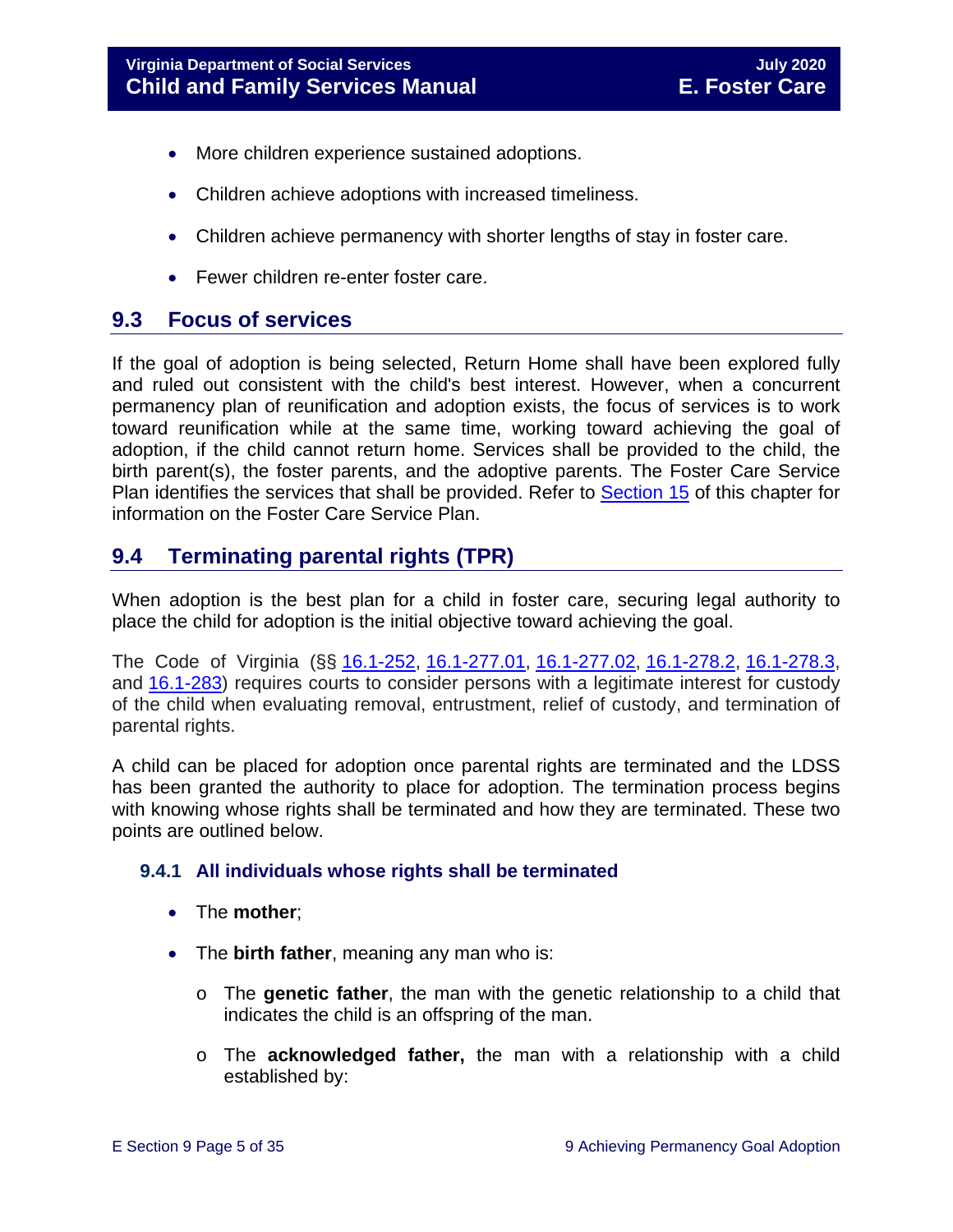**Virginia Department of Social Services July 2020 Child and Family Services Manual** 

- A voluntary written statement between the man and the mother of the child made under oath agreeing to the paternity and confirming that prior to signing the acknowledgement, that the parties were provided with a written and oral description of the rights and responsibilities of acknowledging paternity and the consequences arising from the signed acknowledgement. The acknowledgement may be rescinded by either party within 60 days from the date it was signed, after which time the acknowledgement shall have the same legal effect as a judgment  $(\S 20 - 49.1)$ .
- o The **adjudicated father**, the man with a judgment or order from a court establishing paternity of a child  $(\S$  [20-49.8\)](https://law.lis.virginia.gov/vacode/20-49.8/).
- o The **presumed father**, the man who:
	- If is married to the mother and the child is born during the marriage; (§ [63.2-1202 D1\)](https://law.lis.virginia.gov/vacode/63.2-1202/); or
	- Was married to the mother and the child was born within 300 days from the date of their separation as evident by a written agreement, or decree of separation, or within 300 days after the marriage was terminated by death, annulment, declaration of invalidity, or divorce; (§ [63.2-1202 D2\);](https://law.lis.virginia.gov/vacode/63.2-1202/) or
	- Before the birth of the child, he and the mother of the child, married each other in apparent compliance with the law, even if the attempted marriage is, or could be declared invalid, and a child was born within 300 days of their separation, as evidenced by a written agreement, or decree of separation, or within 300 days after the marriage was terminated by death, annulment, declaration of invalidity, or divorce.  $( $\S$  63.2-1202 D3)$  $( $\S$  63.2-1202 D3)$ ;

#### and/or

o The **Registered Putative Father**, the man that has completed a registration for The Virginia Birth Father Registry and mailed the registration to the Virginia Department of Social Services and the registration has been entered into the Virginia Birth Father Registry [Section 8](https://fusion.dss.virginia.gov/Portals/%5Bdfs%5D/Files/Adoption/Guidance/2020/section_8_virginia%20birth%20father%20registry.pdf) ,Chapter F., Adoption, Child and Family Services Manual.

The LDSS shall make diligent efforts to identify and locate the mother and father of a child. Critical medical and genetic information should be gathered on each parent and on each parent's nuclear family to be maintained for the child's benefit.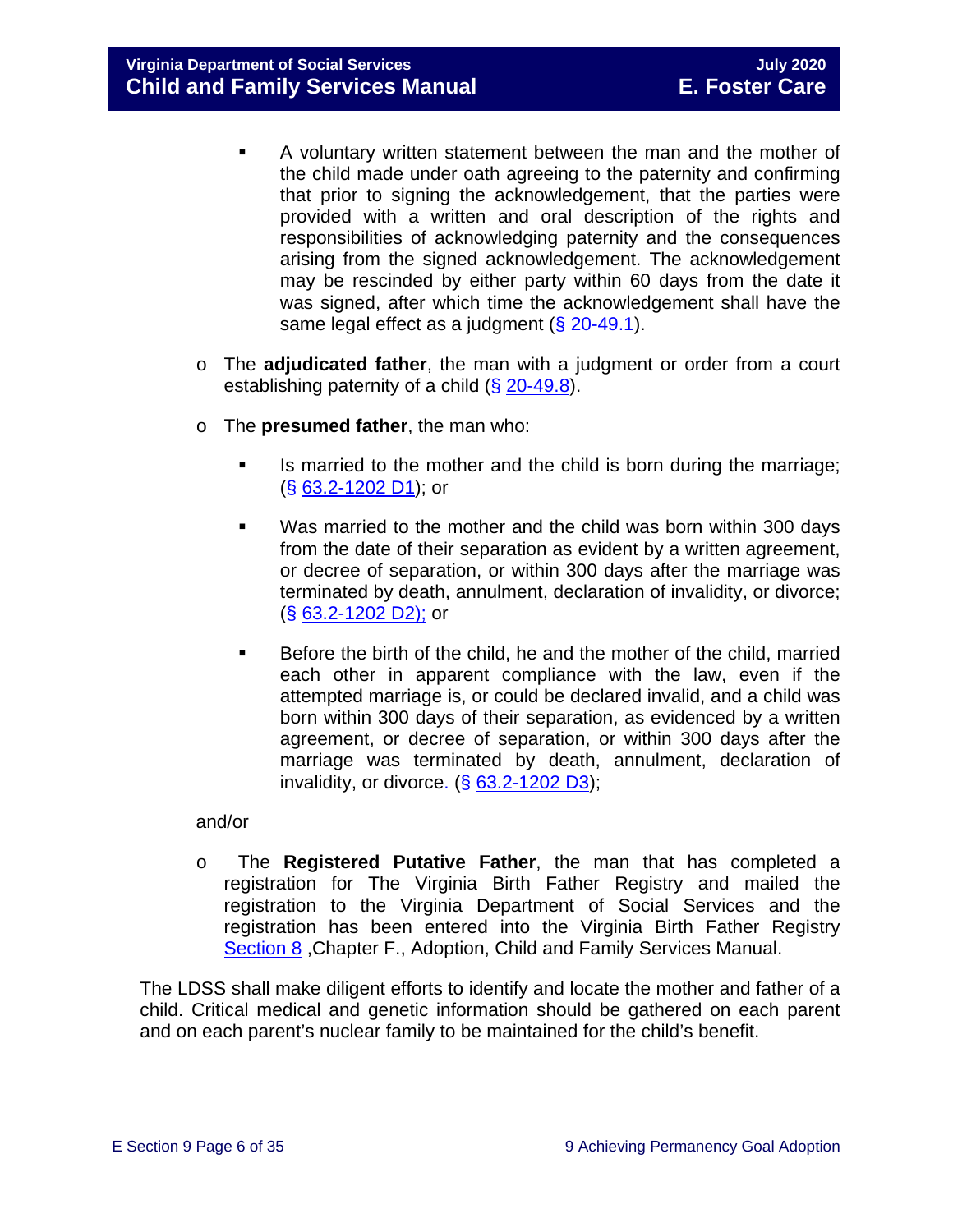#### <span id="page-6-0"></span>**9.4.2 How parental rights are terminated**

Parental rights can be terminated either voluntarily or involuntarily.

#### <span id="page-6-1"></span>**9.4.3 Voluntary methods of termination**

Parents may voluntarily terminate their rights either by signing a permanent entrustment agreement or by petitioning the court to be relieved of their rights  $\frac{\sqrt{S}}{S}$ [63.2-900,](https://law.lis.virginia.gov/vacode/63.2-900/) [63.2-903,](https://law.lis.virginia.gov/vacode/63.2-903/) and [16.1-278.3\)](https://law.lis.virginia.gov/vacode/16.1-278.3/).

#### **9.4.3.1 Permanent Entrustment Agreement**

A Permanent Entrustment Agreement is a binding agreement between the parent(s) and the agency. This Agreement provides a method for the parent(s) to voluntarily relinquish parental rights and give the agency authority to place for adoption (see the [Permanent Entrustment Agreement Form\)](https://fusion.dss.virginia.gov/Portals/%5Bdfs%5D/Files/DFS%20FORMS/Family%20Services-Generic%20Forms/Entrustment%20Agreement%20for%20Permanent%20Surrender%20of%20a%20Child.pdf).

#### • **When Permanent Entrustment Agreement is used**

The following are instances when the signing of the permanent entrustment agreement is the only action required for the child to be legally free for adoption:

- o When all parents are willing to relinquish their rights to the child.
- o When the unmarried mother is willing to permanently entrust and the putative father will sign an affidavit denying paternity, acknowledging paternity, or neither denying nor acknowledging paternity. The affidavit shall include a statement that he waives all rights to further notice.
- o When the unmarried mother is willing to permanently entrust and sign an affidavit that the identity of the father is not reasonably ascertainable. This affidavit should include a statement regarding the reason why the father's identity cannot be ascertained. If there is any question regarding the validity of the mother's affidavit, the agency shall petition the court to terminate parental rights.
- o When the unmarried mother permanently entrusts and the father can be informed of the mother's entrustment by certified or registered letter. The father's name shall appear on the return receipt. He has **21 days after receipt** of the letter to object to the mother's entrustment.
- A copy of the original letter and the signed receipt shall be retained in the child's record.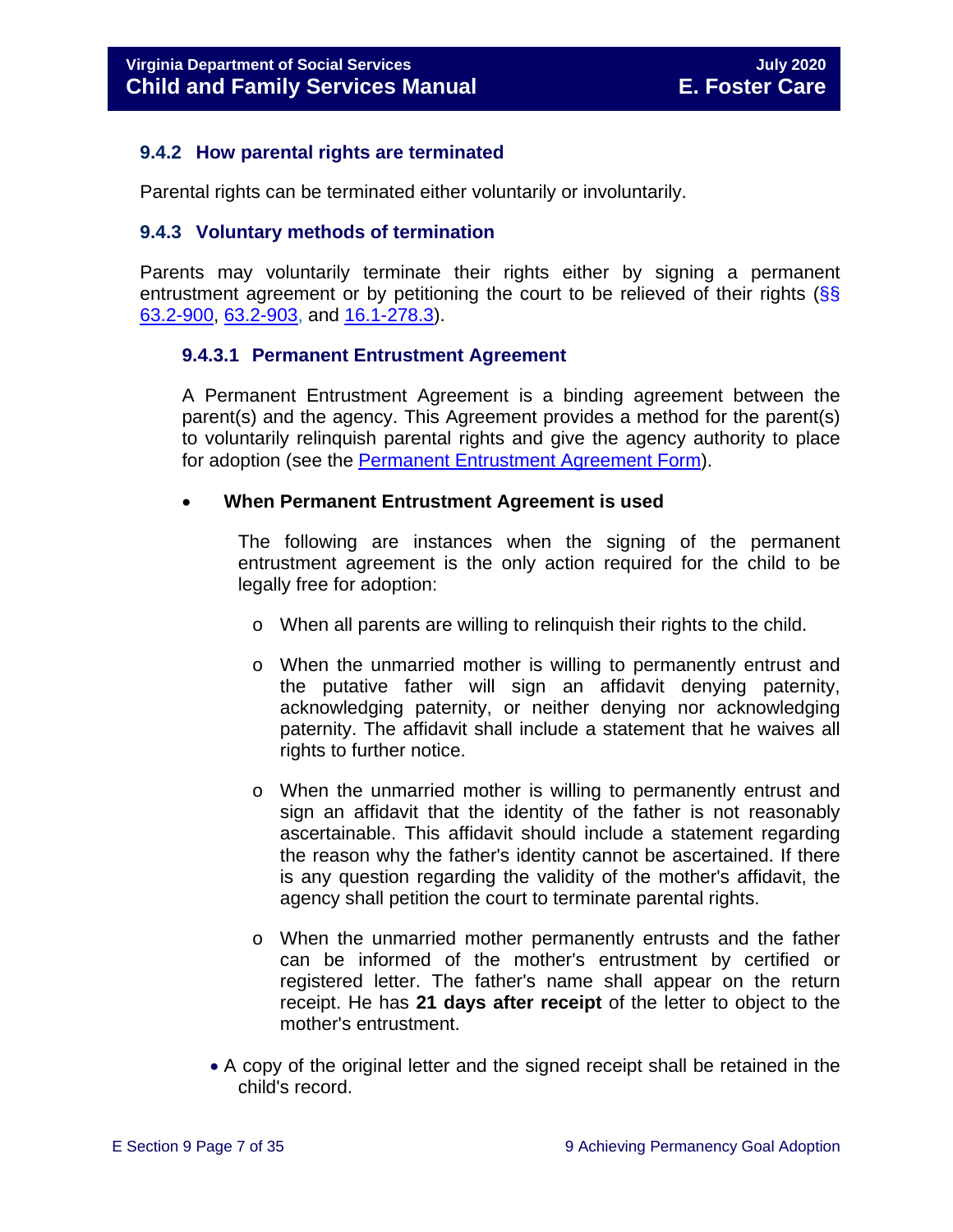- If the letter cannot be delivered to the father, it is necessary to petition the court for termination of his rights (§ [16.1-277.01\)](https://law.lis.virginia.gov/vacode/16.1-277.01/).
- **Counseling services prior to and following a Permanent Entrustment**
- Birth parent(s) completing permanent entrustments for the purpose of adoption shall be provided the opportunity for counseling, which should address issues related to, but not limited to:
	- o Long-term impact of the decision to place the child for adoption on birth parent(s) and child.
	- o Helping birth parent(s) with the finality of the plan for adoption and immediate plans for their own lives.
	- $\circ$  Receiving from birth parent(s), or informing them of, newly learned medical or genetic information that is important for the adopted child and family or for the birth parent(s) and their present children.
	- o Providing the birth parent(s) with non-identifying information on the potential adoptive family such as age, physical characteristics, interests, cultural heritage, faith-based practices, etc.

#### • **Petition for approval of Entrustment Agreement(s)**

- The LDSS files petitions requesting court approval of permanent entrustment agreement(s). The court order shall contain a statement that continuation in the home would be contrary to the welfare of the child or that removal was in the best interest of the child or that there is no less drastic alternative than removal of the child from the home  $(\frac{8}{5})$  [16.1-](https://law.lis.virginia.gov/vacode/16.1-278.3/) [278.3](https://law.lis.virginia.gov/vacode/16.1-278.3/) and [16.1-277.01\)](https://law.lis.virginia.gov/vacode/16.1-277.01/).
- **When the Entrustment Agreement is signed**
- The Permanent Entrustment Agreement may be signed any time after the child's birth. A separate form shall be used for each parent who entrusts and for each child to be entrusted.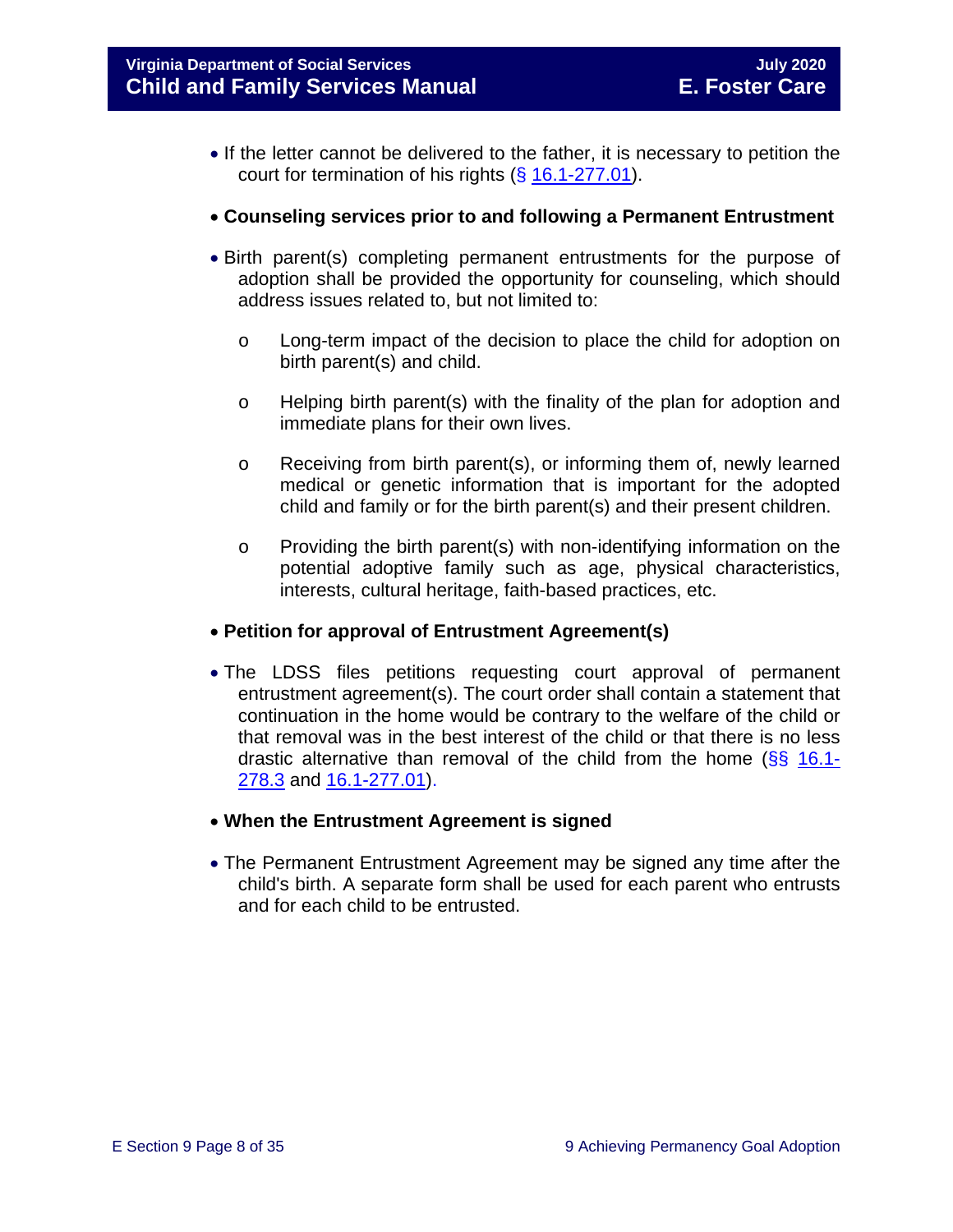- **How the Entrustment Agreement is revoked**
- The agreement can be revoked any time up to the signing of the adoptive home placement agreement, unless the Permanent Entrustment Agreement has been approved by the court and all parental rights have been terminated.
- The Entrustment Agreement may be revoked by either parent until:
	- o The child has reached the age of ten (10) days.
	- o Seven (7) days have elapsed from the date of execution.
- When the Agreement is revoked, custody of the child shall be returned to the birth parent. In the event that the custody of the child is controversial, custody will need to be determined by court action.
- Upon proof of fraud or duress, a Permanent Entrustment Agreement may be declared invalid and the rights and obligations of the parent(s) restored by court order if the final order of adoption has not been entered and the court has not approved the Permanent Entrustment Agreement and issued a final order terminating parental rights.
- The Entrustment Agreement may be revoked by either birth parent if at the time of revocation the child has not been placed in the physical custody of the adoptive parents.
- **Court Orders and Permanent Entrustment**
- When a child enters care through a Permanent Entrustment Agreement, there shall be a subsequent court order obtained within 180 days (6 months) of the entrustment. The order shall contain a statement that continuation in the home would be contrary to the welfare of the child or that removal was in the best interest of the child or that there is no less drastic alternative than removal of the child from the home.

#### • **Appeal of court order**

• Once the agency has petitioned the court to approve a Permanent Entrustment Agreement and the court has held a hearing and issued a final order terminating parental rights, the parent cannot revoke the agreement. The parent(s) may appeal the order  $(\S 16.1-296)$  $(\S 16.1-296)$ .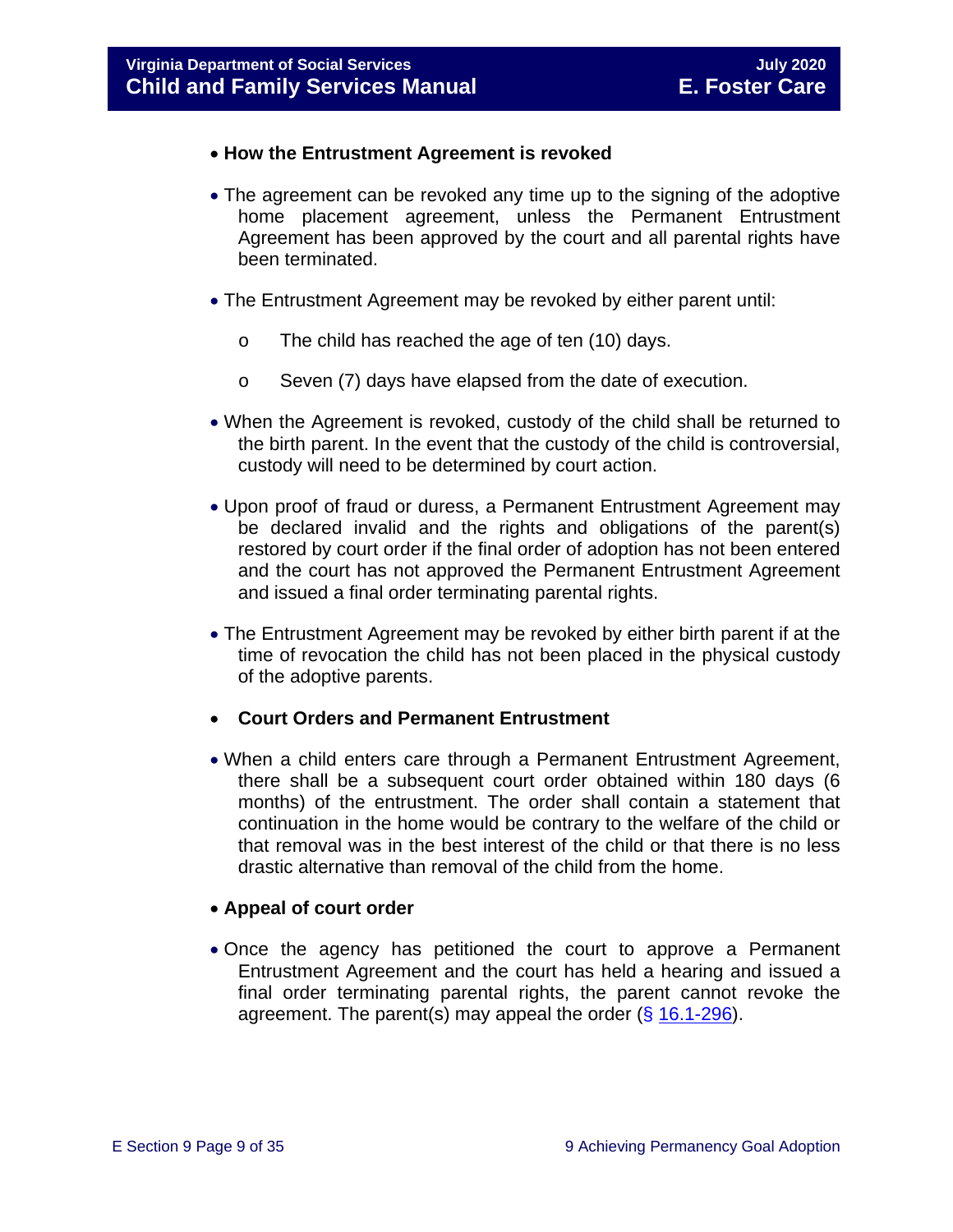#### **9.4.3.2 Parental Petition for Relief of Care and Custody**

Parent(s) file a joint petition with the juvenile and domestic relations district court, requesting termination of parental rights. When appropriate, the LDSS should join in the filing of the petition.

#### <span id="page-9-0"></span>**9.4.4 Involuntary termination of parental rights**

If it is not possible to achieve termination of parental rights voluntarily, then the LDSS shall petition the court for TPR  $(\frac{66}{5})$  [16.1-283](https://law.lis.virginia.gov/vacode/16.1-283/) and [16.1-278.3\)](https://law.lis.virginia.gov/vacode/16.1-278.3/). These procedures define how parental rights are terminated involuntarily.

Federal law states that when a child has been in the care of the agency for 15 of the last 22 months and there has been no progress toward reunification with the parent from whom the child was removed, then a petition for termination of parental rights shall be filed unless it can be documented that it is not in the child's best interest to do so. The child may experience multiple exits from and entries into foster care during the 22 months; a new foster care episode does not start a new 22 month period. The federal government calculates the cumulative amount of time that the child has been in the agency's care, excluding any trial home visits and runaway episodes, during the last 22 months to establish the 15 months of care. At the end of the 15th cumulative month that the child is in the agency's care, the agency shall file a petition with the court to terminate parental rights if no progress has been made toward reunification, unless the agency has documented that termination of rights is not in the child's best interest.

The LDSS need not have identified an available family to adopt a child prior to termination being sought or the court's entering a termination order (§ [16.1-283 A\)](https://law.lis.virginia.gov/vacode/16.1-283/). The LDSS should, in fact, not wait to terminate rights until an adoptive home is located. The LDSS should diligently recruit such a home as soon as the LDSS believes that reunification is unlikely and that relatives have been ruled out unless the child is already placed with a family that is appropriate for adoption. [Refer to](https://fusion.dss.virginia.gov/Portals/%5bdfs%5d/Files/DFS%20Manuals/Foster%20Care%20Manuals/Foster%20Care%20Manual%2007-2020/Final%20Foster%20Care%20Manual%2007-2020/section_7_selecting_permanency_goals#page=7)  [section 7.4 Concurrent Planning.](https://fusion.dss.virginia.gov/Portals/%5bdfs%5d/Files/DFS%20Manuals/Foster%20Care%20Manuals/Foster%20Care%20Manual%2007-2020/Final%20Foster%20Care%20Manual%2007-2020/section_7_selecting_permanency_goals#page=7)

#### **9.4.4.1 Grounds for termination of parental rights**

Use of the following grounds shall be based on findings by the court that termination of parental rights is in the best interests of the child. The legal standard for making these findings is clear and convincing evidence.

The parental rights of a child placed in foster care as a result of court commitment, an Entrustment Agreement, or other voluntary relinquishment by the parent or parents, may be terminated based on the following grounds:

• **Failure to maintain contact**. The parent or parents have, without good cause, failed to maintain continuing contact with and to provide or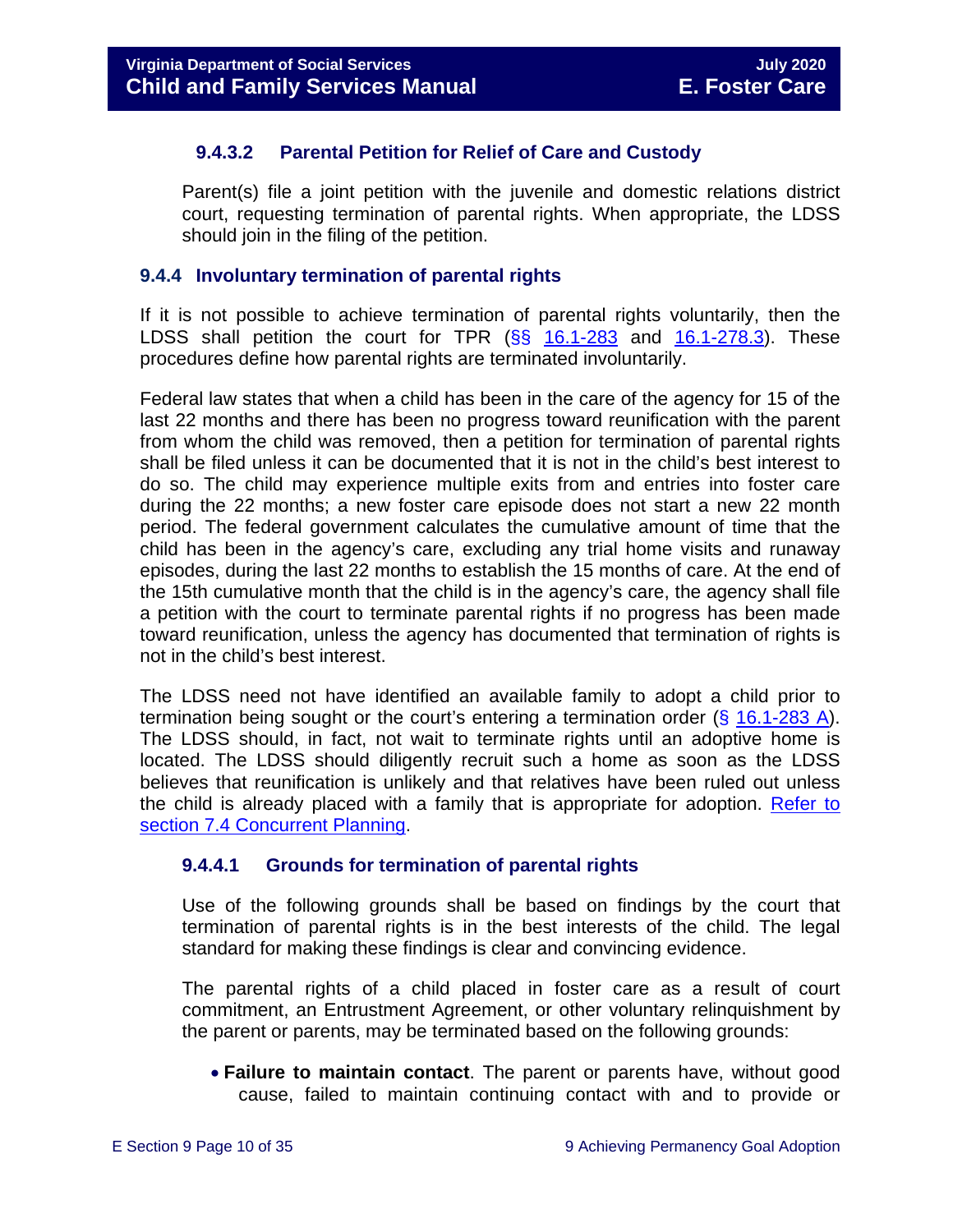substantially plan for the future of the child for a period of six (6) months after the child's placement in foster care. Lack of contact continues even with the reasonable and appropriate efforts of social, medical, mental health, or other rehabilitative agencies to communicate with the parent or parents and to strengthen the parent-child relationship. Proof that the parent or parents have failed without good cause to communicate on a continuing and planned basis with the child for a period of six (6) months shall constitute prima facie evidence of this condition (§ [16.1-283 C\)](https://law.lis.virginia.gov/vacode/16.1-283/).

- **Failure to make progress**. Parent or parents, without good cause, have been unwilling or unable, within a reasonable period not to exceed twelve months from the date the child was placed in foster care, to remedy substantially the conditions which led to or required continuation of the child's foster care placement. Lack of progress exists even with the reasonable and appropriate efforts of social, medical, mental health, or other rehabilitative agencies to such end.
- The foster care plan filed with the court or any other plan jointly designed and agreed to by the parent or parents and a public or private social, medical, mental health, or other rehabilitative agency shall constitute prima facie evidence of this condition. The court shall take into consideration the prior efforts of such agencies to rehabilitate the parent or parents prior to the placement of the child in foster care  $(\S$  16.1-283 [C\).](https://law.lis.virginia.gov/vacode/16.1-283/)
- **Abandonment**. The child was abandoned and the identity or the whereabouts of the parent or parents cannot be determined after a diligent search; and the child's parent or parents, guardian or relatives have not come forward to identify such child and claim a relationship to the child within three (3) months following the issuance of an order by the court placing the child in foster care  $(\S 16.1-283 D)$  $(\S 16.1-283 D)$ .

#### • **Convictions for certain crimes**.

- O The parent has been convicted of an offense under the laws of this Commonwealth or a substantially similar law of any other state, or any foreign jurisdiction which constitutes murder or voluntary manslaughter, or a felony attempt, conspiracy or solicitation to commit any such offense, if the victim of the offense was a child of the parent, a child with whom the parent resided at the time such offense occurred, or the other parent of the child; or
- o The parent has been convicted of an offense under the laws of this Commonwealth, any other state, or any foreign jurisdiction which constitutes felony assault resulting in serious bodily injury or felony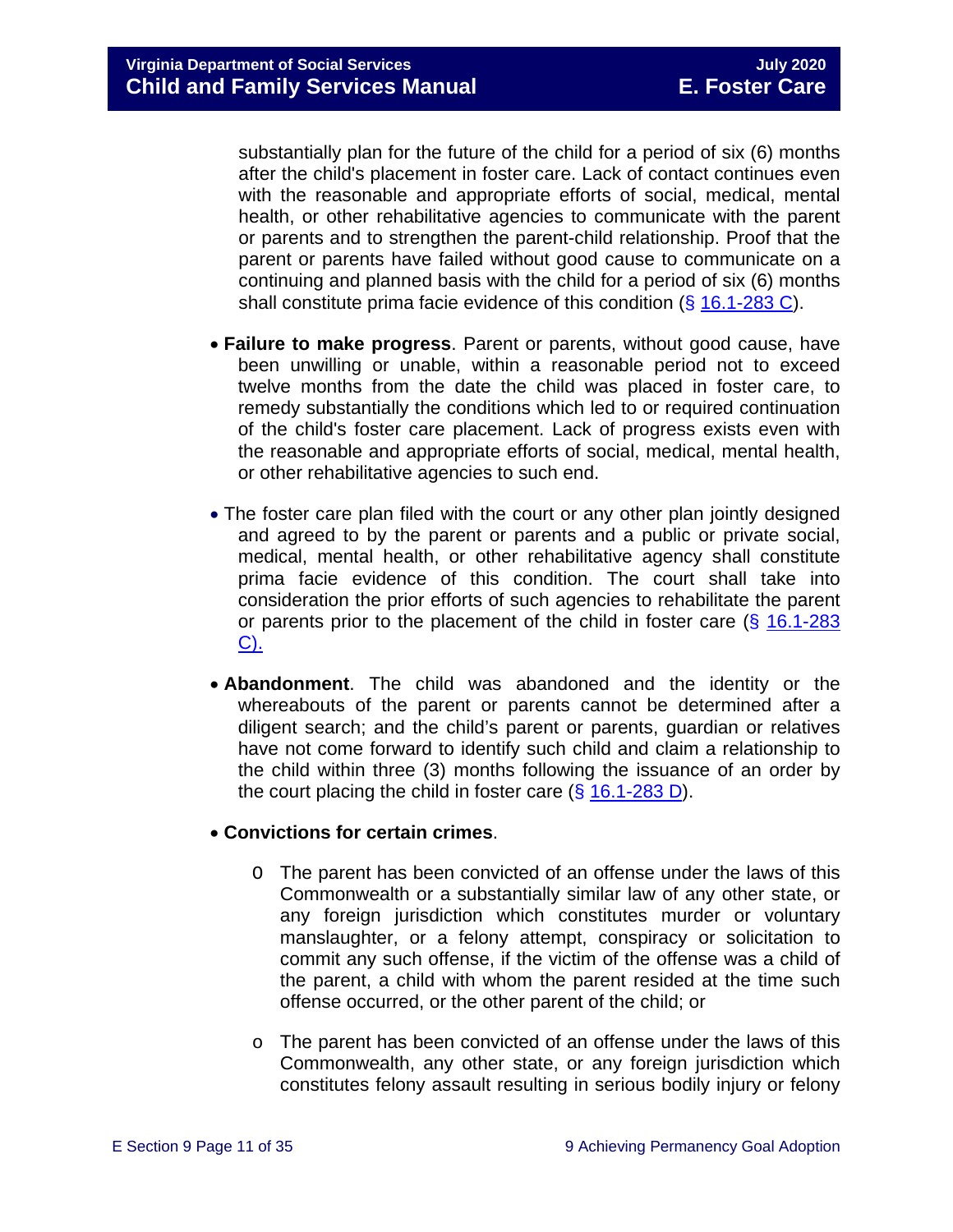bodily wounding resulting in serious bodily injury or felony sexual assault, if the victim of the offense was a child of the parent or a child with whom the parent resided at the time of such offense or the other parent of the child. "Serious bodily injury" means bodily injury which involves substantial risk of death, extreme physical pain, protracted and obvious disfigurement, or protracted loss or impairment of the function of a bodily member, organ, or mental faculty  $(*§* 16.1-283 E).$  $(*§* 16.1-283 E).$  $(*§* 16.1-283 E).$ 

- **Aggravated circumstances**. A parent has subjected any child to aggravated circumstances. Aggravated circumstances means torture, chronic or severe abuse, or chronic or severe sexual abuse where the victim is:
	- o A child of the parent or a child with whom the parent resided at the time such conduct occurred and includes the failure to protect a child from such conduct where that conduct or failure to protect;
	- o Demonstrates depraved indifference to human life; or
	- o Resulted in the death of a child or serious bodily injury to child.
	- o Chronic abuse or chronic sexual abuse means recurring acts of physical abuse that place the child's health, safety or well-being at risk. Severe abuse and severe sexual abuse may include an act or omission that occurred only once but meets the definition of "aggravated circumstances"  $(SS<sub>16.1-281 B<sub>1</sub></sub>$  $(SS<sub>16.1-281 B<sub>1</sub></sub>$  $(SS<sub>16.1-281 B<sub>1</sub></sub>$  and  $16.1-283 E)$ . (S) [16.1-283 B and E\)](https://law.lis.virginia.gov/vacode/16.1-283/).

Federal law requires that a petition for termination of parental rights shall be filed within 60 days of a judicial determination that reasonable efforts to reunify the child and parent are not required when conviction of certain crimes and aggravated circumstances are the grounds for termination.

- **Termination of Residual Rights to another child** (§ [16.1-283 E and F\)](https://law.lis.virginia.gov/vacode/16.1-283/)
- **The residual parental rights of a sibling** of the foster child have previously been involuntarily terminated
- **Unlikelihood that conditions can be corrected** (§ [16.1-283](https://law.lis.virginia.gov/vacode/16.1-283/) B2). For children who have been found by the court to be abused and neglected and in foster care, the following grounds may be used:
	- O The neglect and abuse suffered by the child presents a serious and substantial threat to his or her life, health, or development.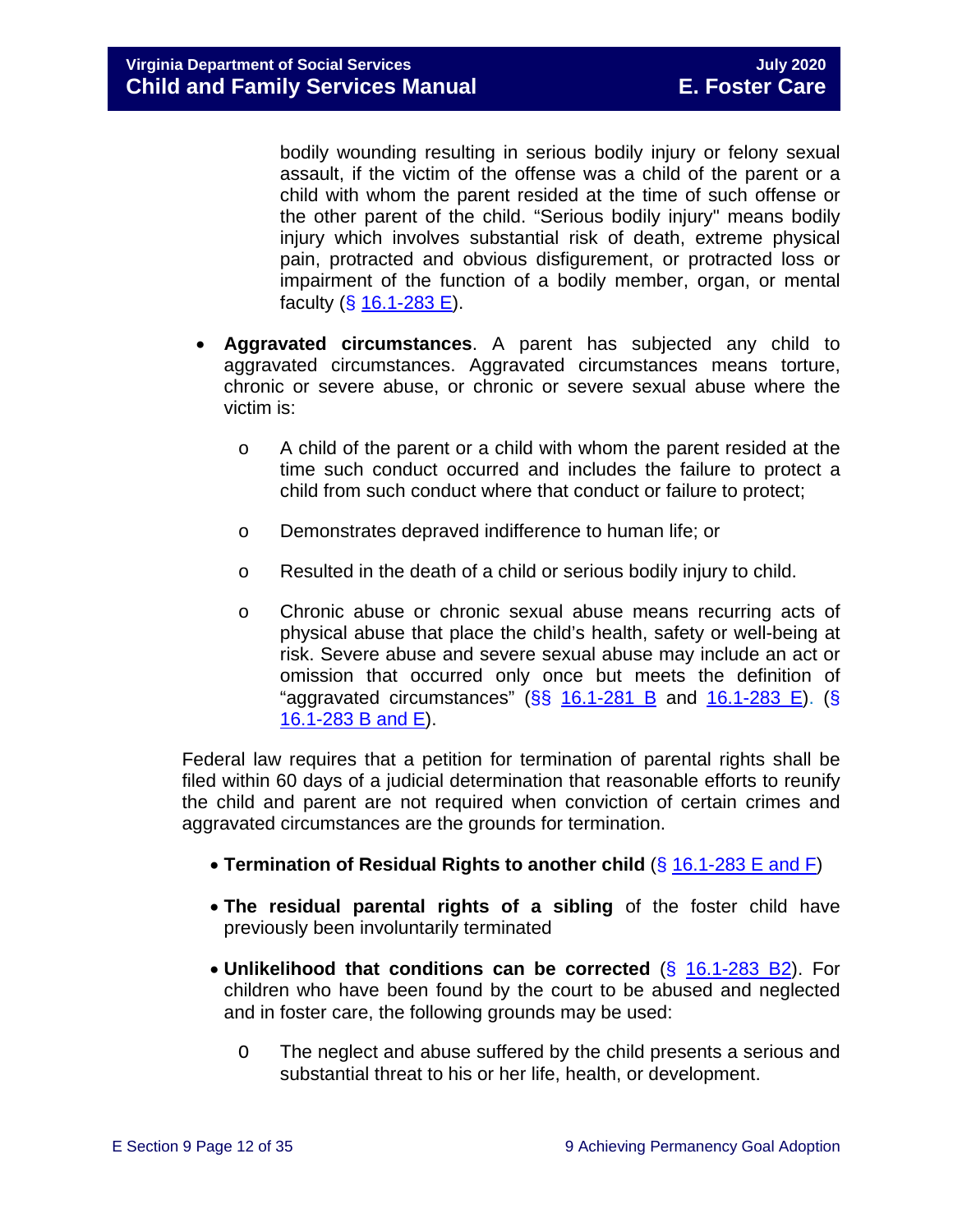**Virginia Department of Social Services July 2020 Child and Family Services Manual** 

- O It is not reasonably likely that the conditions which resulted in neglect or abuse can be substantially corrected or eliminated so as to allow the child's safe return to his parent or parents within a reasonable period of time. In making this determination, the court shall take into consideration the efforts made to rehabilitate the parent or parents by any public or private social, medical, mental health, or other rehabilitative agencies prior to the child's initial placement in foster care as well as efforts after placement.
- Evidence of this is as follows:
	- O The parent or parents are suffering from a mental or emotional illness or mental deficiency of such severity that there is no reasonable expectation that such parent will be able to undertake responsibility for the care needed by the child in accordance with his age and stage of development;
	- O The parent or parents have habitually abused or are addicted to intoxicating liquors, narcotics, or other dangerous drugs to the extent that proper parental ability has been seriously impaired and the parent, without good cause, has not responded to or followed through with recommended and available treatment which could have improved the capacity for adequate parental functioning; or
	- O The parent or parents, without good cause, have not responded to or followed through with appropriate, available, and reasonable rehabilitative efforts on the part of social, medical, mental health, or other rehabilitative agencies designed to reduce, eliminate, or prevent the neglect or abuse of the child.

#### **9.4.4.2 Procedures to follow for court termination**

The worker should consult with the LDSS' attorney to determine whether there are grounds for termination of parental rights and to prepare for a TPR hearing. The LDSS may hire an additional attorney for the child if the Guardian ad Litem needs assistance when the petition of the LDSS is contested, the court's decision is appealed, or a separate petition is filed, any of which appear contrary to the child's best interest. State pool funds may be used to pay the attorney's fee. Court related costs, such as assistance of expert witnesses, may **not** be purchased as a foster care service.

The LDSS shall assess whether TPR is in the best interests of the child prior to the permanency planning hearing and then file a petition and foster care plan with the court with the goal of adoption **30 days prior** to the permanency planning hearing.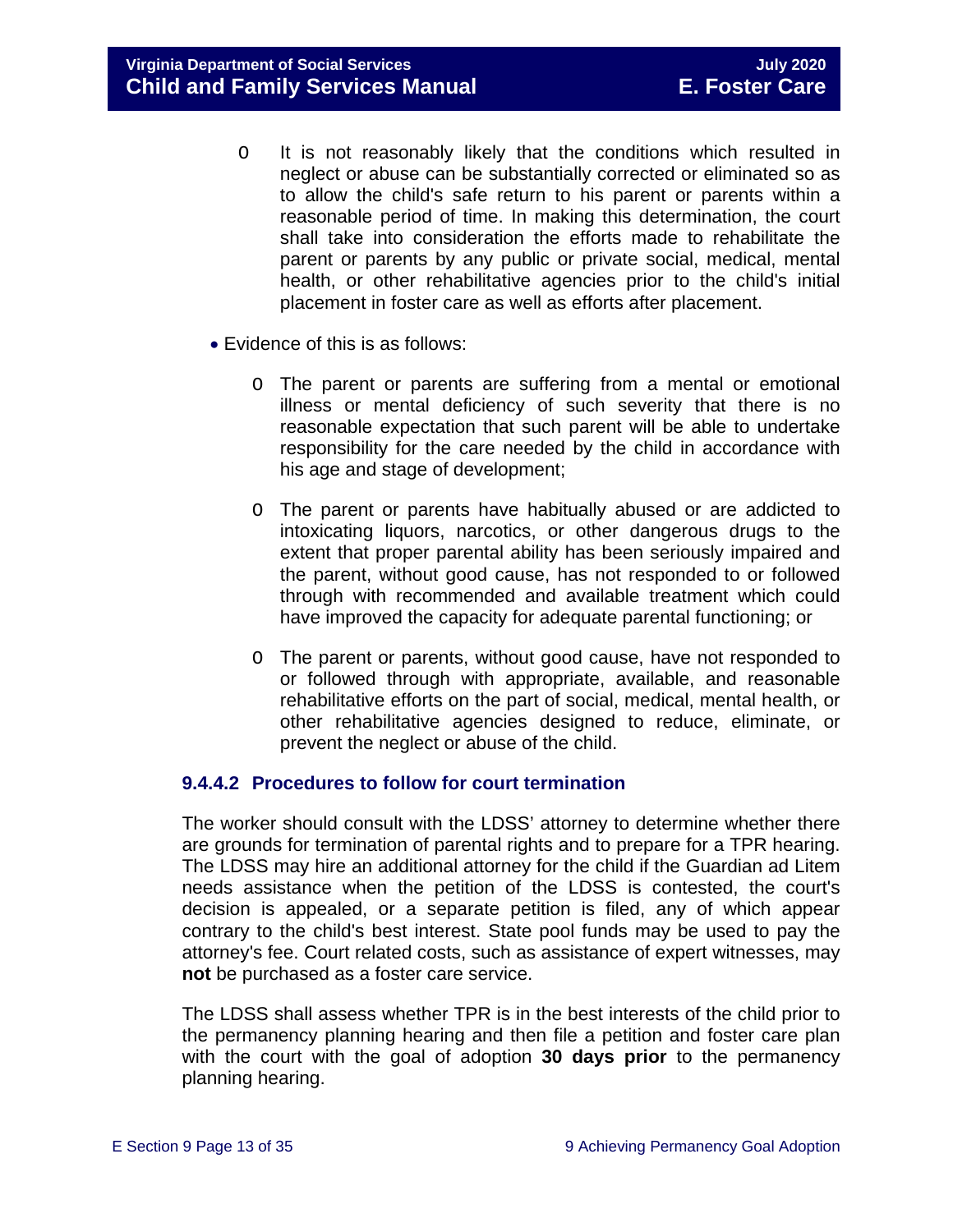The service plan documents that TPR is in the child's best interest. The foster care plan changing the goal to adoption and the petition for TPR shall, whenever possible, be submitted to the court and considered by the court at the same hearing (§ [16.1-283 A\)](https://law.lis.virginia.gov/vacode/16.1-283/).

The petition shall specifically request that parental rights of the parents be terminated and that the LDSS be given the authority to place and consent to adoption of the child.

If a matter involving the child's custody has previously gone to a circuit court, that court has jurisdiction and the petition shall be filed there. The court will set a hearing date.

#### **9.4.4.3 Notifying interested persons of the TPR court hearing**

It is the LDSS' responsibility to submit the foster care plan **30 days prior** to the hearing in order to allow the court sufficient time for giving legal notice (§ [16.1-](https://law.lis.virginia.gov/vacode/16.1-283/) [283\)](https://law.lis.virginia.gov/vacode/16.1-283/).

- **Who gives notice**. The court where the hearing will be held is responsible for giving legal notice.
- **Who receives notice**.
	- o Parents.
	- o Child if 12 years of age or older.
	- o Guardian or legal custodian.
	- o Parents' attorney.
	- o Guardian ad Litem (GAL).
	- o Court Appointed Special Advocate (CASA).
	- o Current foster parents.
	- o Other necessary parties.
- **Notifying putative fathers** (§ [63.2-1249\).](https://law.lis.virginia.gov/vacode/63.2-1249/) Any petitioner who files a petition for the termination of parental rights or for an adoption proceeding shall request a search of The Virginia Birth Father Registry for any putative father. However, there are situations where the putative father may not need notification (see [Section 9.4.4.5\)](#page-14-0)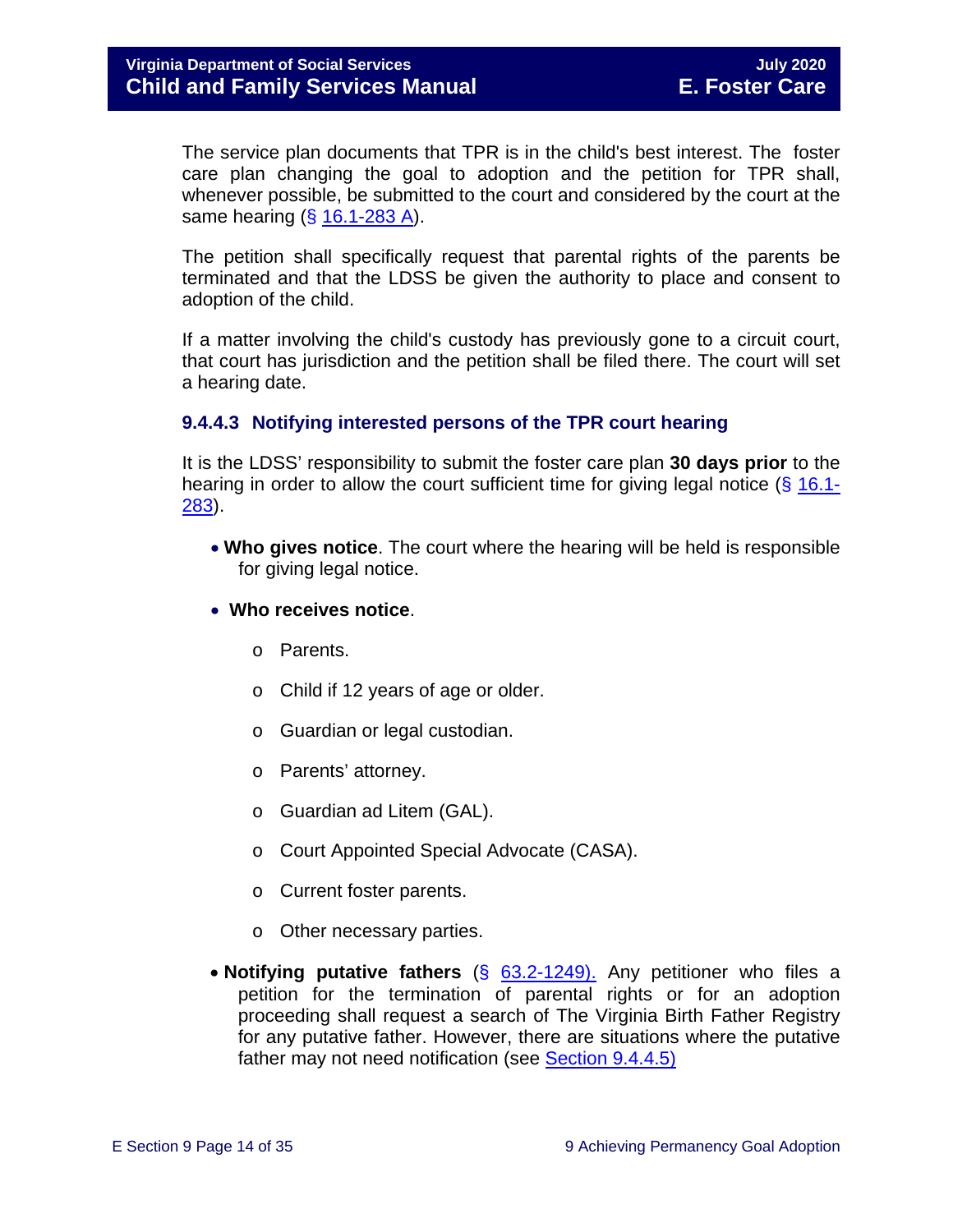• Additional information regarding how to search the Virginia Birth Registry can be found in Virginia Birth [Father Guidance.](https://fusion.dss.virginia.gov/Portals/%5Bdfs%5D/Files/Adoption/Guidance/2020/section_8_virginia%20birth%20father%20registry.pdf#page=7)

#### **9.4.4.4 How notice is given for TPR hearing**

- Delivered in person by sheriffs, their deputies, and police officers in counties or cities, or by any other suitable person designated by court;
- Certified mail with addressee only signing the return receipt; or
- Order of publication. Orders of publication shall state the purpose of the petition to be heard and where and when the hearing is to be held. Such orders shall be published for four successive weeks, in such newspaper as the court may prescribe. They require the defendant to appear to protect his interests on or before the date stated in the order.

#### <span id="page-14-0"></span>**9.4.4.5 When notice is not required for TPR**

Notice is not required if a parent:

- Has signed a permanent Entrustment Agreement;
- Has signed an affidavit waiving all rights to notice; or
- Is represented by counsel and counsel receives notice.

Situations when the putative father may or may not need notification:

- If his identity and location are known, the LDSS should contact him about signing a permanent Entrustment Agreement or an affidavit waiving all rights to notice. If he is unwilling to sign an agreement or affidavit, the court will notify him of the hearing.
- If the father's identity is known, but his current whereabouts are unknown, the LDSS shall attempt to contact him at his last known address by registered certified letter. This shall be done before petitioning the court for termination of his rights. To satisfy the "diligent efforts" requirement of the law, the LDSS shall attempt to locate the father through all sources such as relatives, former employers, Social Security, etc. If he cannot be found or if his address cannot be ascertained, the court requires an order of publication (§ [16.1-264 A\)](https://law.lis.virginia.gov/vacode/16.1-264/).
- If the father's identity is not known or not reasonably ascertainable, the LDSS shall secure an affidavit from the mother to this effect. This affidavit shall be presented to the court. If the court certifies the identity of the father is unknown, notice is not required. When the LDSS has any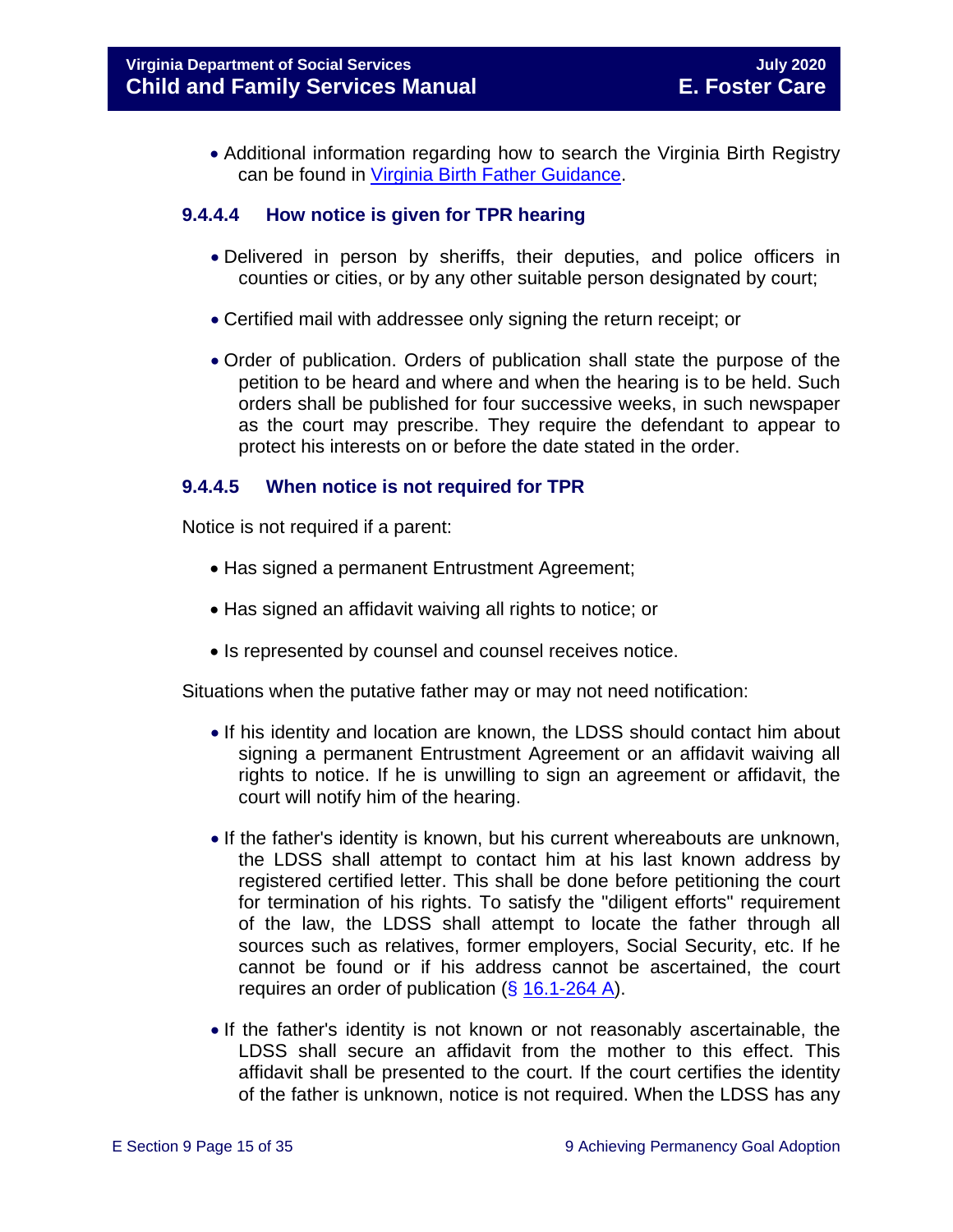question regarding the validity of the mother's affidavit, the matter should be brought to the court's attention  $(\S 16.1-263 \E)$ .

• If the mother knows the father's identity but she refuses to reveal it, the court certifies on the record that the father's identity is not reasonably ascertainable. The court may appoint a Guardian ad Litem to protect the rights of the unknown father.

#### **9.4.4.6 Transportation of prisoners for testimony in child welfare cases**

If a parent is incarcerated, the court may authorize the Department of Corrections to have the prisoner transported to provide necessary testimony in hearings related to child welfare. The testimony of prisoners can also be acquired using electronic video and audio communication systems or telephonic communication systems in lieu of a personal appearance if authorized by the court.

#### **9.4.4.7 Order to Terminate Parental Rights**

After the hearing, the court will send the LDSS a copy of the commitment order. The order shall specify termination of all parental rights with the LDSS' authority to place and consent to adoption. If not specified, the LDSS shall ask the court to clarify, in writing, the intent of the order. If a parent denies paternity or if the identity of a parent is unknown, the court order shall still specify termination of all parental rights. There is an exception. If a parent's rights have already been terminated by permanent Entrustment Agreement, then the order need not specify termination of that parent's rights ( $\S$ § [16.1-278.3](https://law.lis.virginia.gov/vacode/16.1-278.3/) and [16.1-283\)](https://law.lis.virginia.gov/vacode/16.1-283/).

#### **9.4.4.8 Appeals**

Appeals shall be made to a juvenile court **within ten (10) days** of the entry of the order. The circuit court should schedule the appeal within 90 days from the day that it was filed  $(\frac{2}{3} 16.1 - 296)$ . A child shall not be placed in an adoptive home until the appeal has been settled.

#### **9.4.4.9 Status of child after TPR has been achieved**

The child remains in custody of the LDSS and in foster care until the final order of adoption.

The court shall continue annual foster care review hearings for children whose parental rights have been terminated until a final order of adoption is entered. Administrative Panel Reviews shall continue, alternating with the court's foster care review hearings every six (6) months. The foster care plan shall be reviewed at each six-month hearing or review.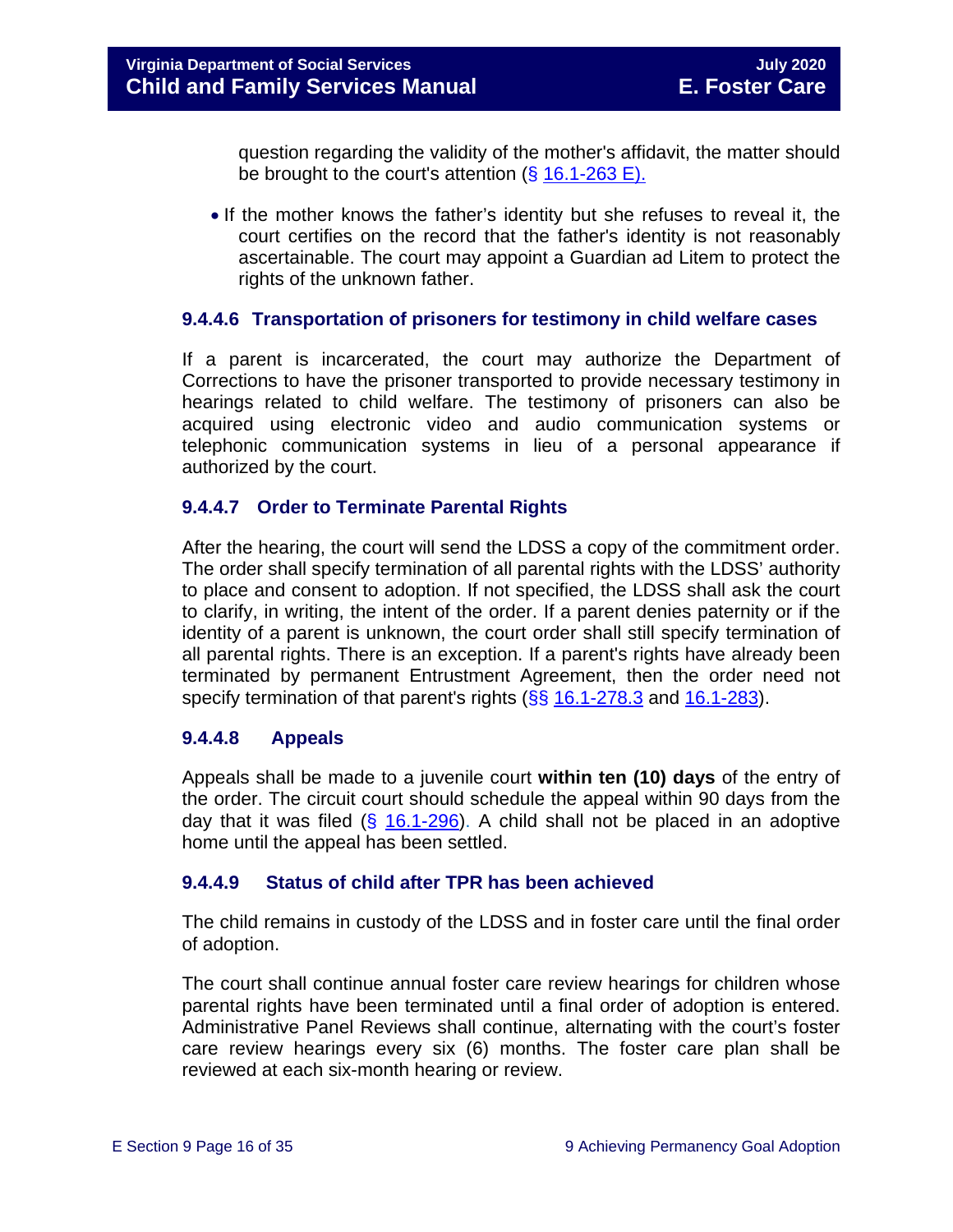# <span id="page-16-0"></span>**9.5 Preparing the child for adoption**

Adoption services for children should ensure that adoption is the best plan for them and that they are prepared for adoption. Adults in the life of a child or youth can help them review, process and understand their previous life experiences to clarify what happened to them in the past and integrate those experiences so that they will have a greater self understanding. Foster/Adoptive parents, children's therapists, and workers can help children in answering important questions about their lives-both to assess their readiness for and to prepare them for staying permanently in their family.

#### <span id="page-16-1"></span>**9.5.1 Helping children and youth adjust to loss**

Integration is a way of helping children and youth cope with the painful realities of the separation from their birth families that often impact their future behaviors and can create extraordinary stress between their birth families and their foster/adoptive families. The five step integration process was first described by adoption pioneer K. Donley  $(1988)^1$  $(1988)^1$  $(1988)^1$  as an effort to clarify the child's permission to be in foster care, to live with new parents, to be loved by them and to be loved back.

- Create an accurate reconstruction of the child's entire placement history. Creating a lifebook, lifemap or ecomap with a child helps a child/youth to see and understand his or her own history.
- Identify the important attachment figures in the child's life. These attachment figures might be parents, siblings, former foster parents, or other family members.
- Gain the cooperation of the most significant of the attachment figures. Even if the birth family is not happy about a child's permanency goal of adoption, there is likely to be one important person who will be willing to work with foster/adoptive parents or the agency to make a child's transition to adoption easier.
- Clarify the permission message. It is important for children to hear and feel from people important to them that it is all right to love another family. The important person in a child's life who is available to give the child that message should be sought out to do so.
- Communicating it to the child. Whether the permission to "love your family" comes during a birth family visit or a telephone call, it is important that children hear from that person that is it not their fault they are in foster care

Ĩ.

<span id="page-16-2"></span><sup>1</sup> ADAPTED FROM:

Rycus, J.S., & Hughes, R.C. (1998). *Field guide to child welfare: Placement and permanence* (Vol. 4, pp. 757-759). Washington, DC: CWLA Press; Columbus, OH: Institute for Human Services.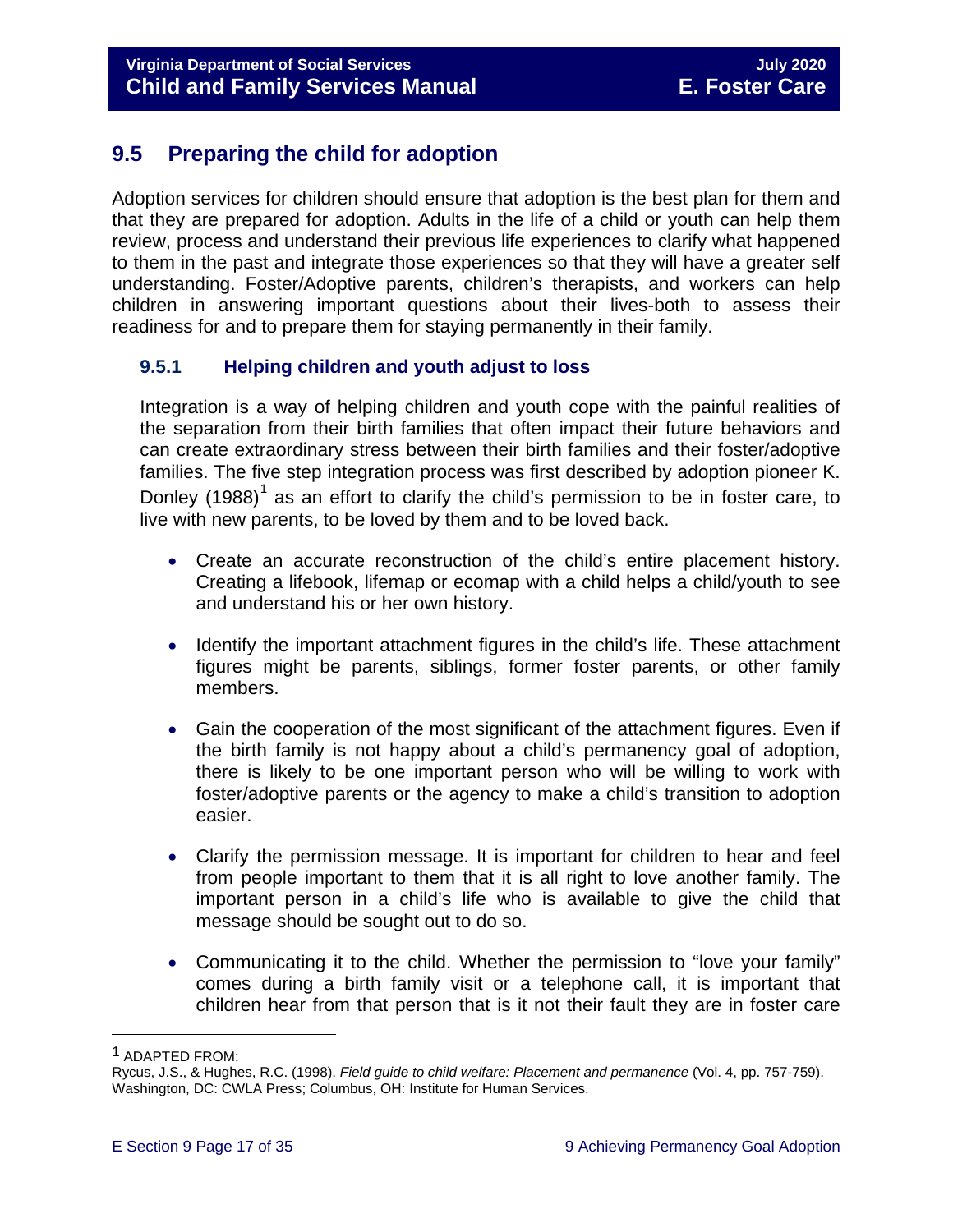and that it is all right to love another family. This "permission" will go a long way to helping a child relax and transfer his/her attachment to the new family.2

#### <span id="page-17-0"></span>**9.5.2 Questions to use to assess children on the permanency continuum**

The following questions may be used to help workers develop a sense of what the child is feeling and what he understands about adoption. These questions are a sample of how a child can be assisted in verbalizing their thoughts about adoption.

- Who am I? (question related to identity)
- What happened to me? ( question related to loss)
- Where am I going? (question related to attachment)
- How will I get there? ( question related to relationships)
- When will I know I belong? (question related to claiming and safety)

#### <span id="page-17-1"></span>**9.5.3 Lifebooks**

Children in out-of-home placements often lose their connection with their life history. For younger children in particular, memories may dissipate with time and the recall of grandparents, aunts, family friends, pets, and other connections may fade. Community connections with a pastor, teacher, or neighbor may also be forgotten when the child is moved from his or her community. Stuffed animals, trinkets from carnivals, school awards, Valentine cards, and other such typical childhood mementoes seldom accompany a child into foster care.

For many people, family picture albums, scrapbooks, family movies and videos, birthday cards, yearbooks, trophies, and other types of mementoes are significant items that document history and experiences of life. Through these items, we maintain a connectedness with our experiences, identity, accomplishments, and history.

Children in foster care can and should have a similar opportunity to stay connected with their identity. Lifebooks help document children and youths' personal histories as they go through the foster care and adoption process. They also serve as a way for workers and foster/adoptive parents to connect with and understand the child's history and experiences. The process of developing the lifebook communicates to the child that the adults in the child's world are interested in his or her history, experiences, culture, and family. It can serve as a tool to build new connections with the foster parent and the caseworker.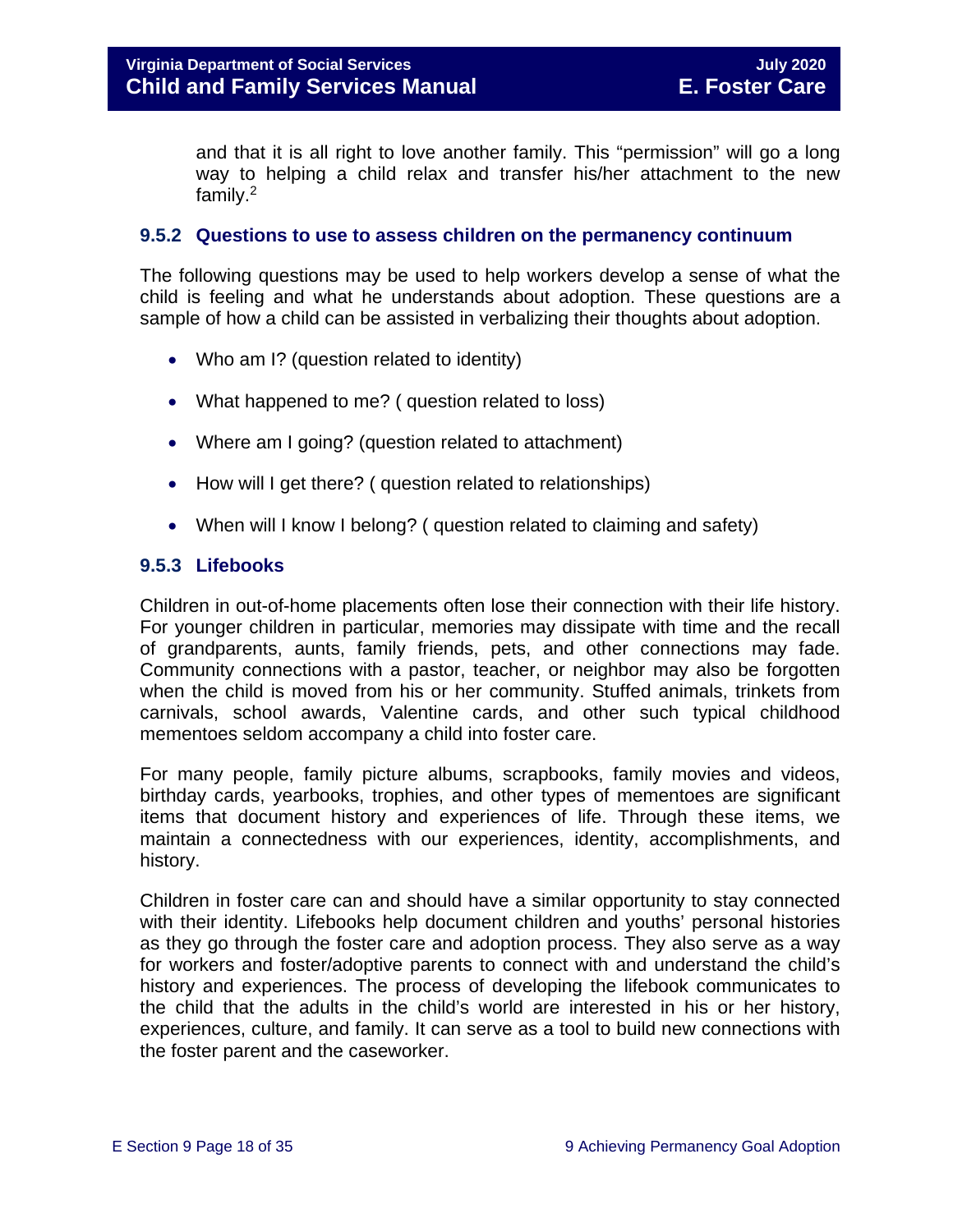#### **9.5.3.1 What is a LifeBook?**

A lifebook is a therapeutic process which helps the child to discover his or her history and identity in simple, age appropriate terms to better enable the child to accept his/her permanency outcome throughout the child's life. The lifebook is usually developed in the form of a scrapbook, with pictures, drawings, and children's narratives of their experiences and their feelings about these experiences. Although the use of lifebooks originated within adoption, they are best practice for all children in out of home care.

A lifebook is organized as a blank book with writing prompts and spaces for pictures and messages, and allows foster parents, therapists, workers, birth parents, adoptive parents and children a place to record information.

Lifebooks should be available to children whenever they feel a need to document their lives or have a desire to look back at their past. A lifebook is private because it contains details relating to a child's birth family and the reasons for placement, a lifebook should only be shared with others after consultation with the child.

Even if children are reluctant to participate in the creation of a lifebook, the case worker, the foster, adoptive parents should never stop collecting memories. Eventually, a child or youth will want to know about his/her history.

Lifebooks are an important part of the adoption experience and can include information about preparing for the adoption and all the steps that lead up to the child joining their forever family. When the child is adopted, the lifebook goes with him to the adoptive family.

#### **9.5.3.2 How do I create a lifebook?**

Lifebooks may be created by the caseworker with the help of the foster and adoptive family, and with the help of the child whenever possible. Either way, caseworkers will have to help gather information for a lifebook. Previous foster parents or relatives are often eager to help and can assume most of the responsibility for gathering contents and compiling the scrapbook. There are many sources of valuable information:

- Biological parents and other relatives often have pictures of the child. Families are often willing to provide pictures, if the purpose is explained, and if they are assured that the pictures will always be in the child's possession. If they have only original prints, photo shops can make copies, and the originals can then be returned to the family members.
- Family members can contribute pictures of themselves. This should include parents, siblings, extended family, family friends, and others who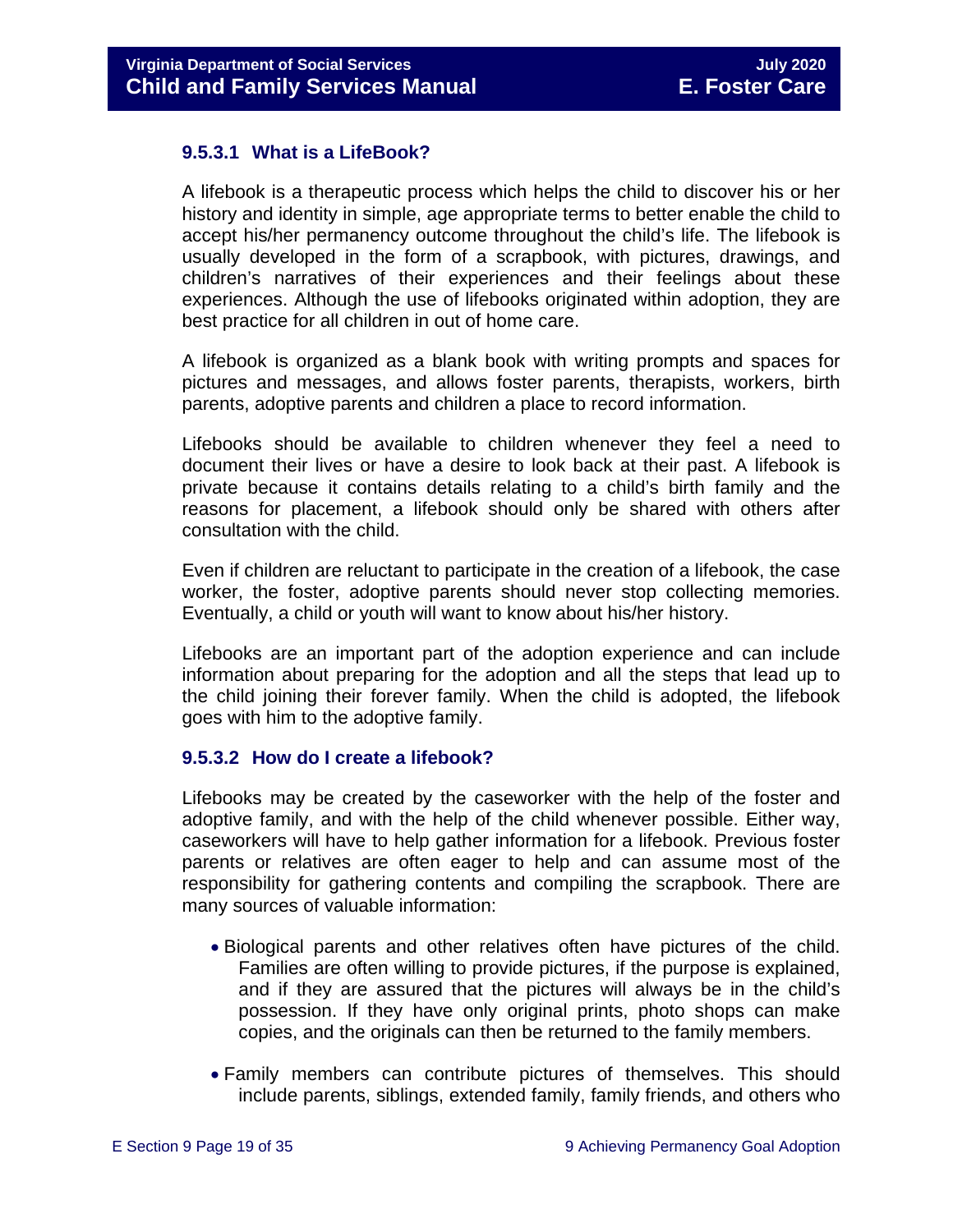have been important to the child. Children should be asked who they remember or who is important to them and those individuals should be contacted to obtain pictures or stories from these individuals about the child.

- The worker can approach previous foster parents or caregivers; they may have many pictures of the child in their own family albums. They can provide negatives or extra photos, or copies can be made from prints or slides. Workers may find photos documenting a child's first tooth, first steps, birthday parties, and other family events. Photos of previous foster families should also be obtained.
- The worker, and when possible with the foster parents, can return with the child to previous schools, neighborhoods, and communities, and together they can photograph people and places familiar to the child. The worker can also obtain class pictures from the school, and school pictures from the school photographer.
- The worker can call the hospital where the child was born; inquire whether infant photos were taken, and contact the photography department to obtain the negative or a reprint. Footprints and other documentation may also be available. The hospital building can be photographed also.
- The worker can ask relatives and previous caregivers for examples of the child's drawings and artwork.
- The worker can encourage current caregivers to document what appear to be unimportant daily events. These current events will one day be the child's history, and this documentation will be of particular importance if the child leaves his or her home.

#### **9.5.3.3 What is the child's role in creating the lifebook?**

A child's lifebook is exactly that- a book about the child's life and adults can only provide support and assistance. Children of all ages should play an active role in creating their lifebook. Infants can share their hand and foot prints, a toddler can chose the color scheme, teens can add personal stories, poetry, artwork or personal journal entries. Children and youth should pick out their own lifebook format, colors, etc. Children may have very different ideas about what they see as important in their lives and their perceptions and wishes shall be honored. Workers and foster parents should introduce ideas the child has not considered but should not force these ideas on the child.

Children should also be allowed to compile their lifebook in whatever fashion they choose. The format and layout should be in line with the child's perceptions and preferences.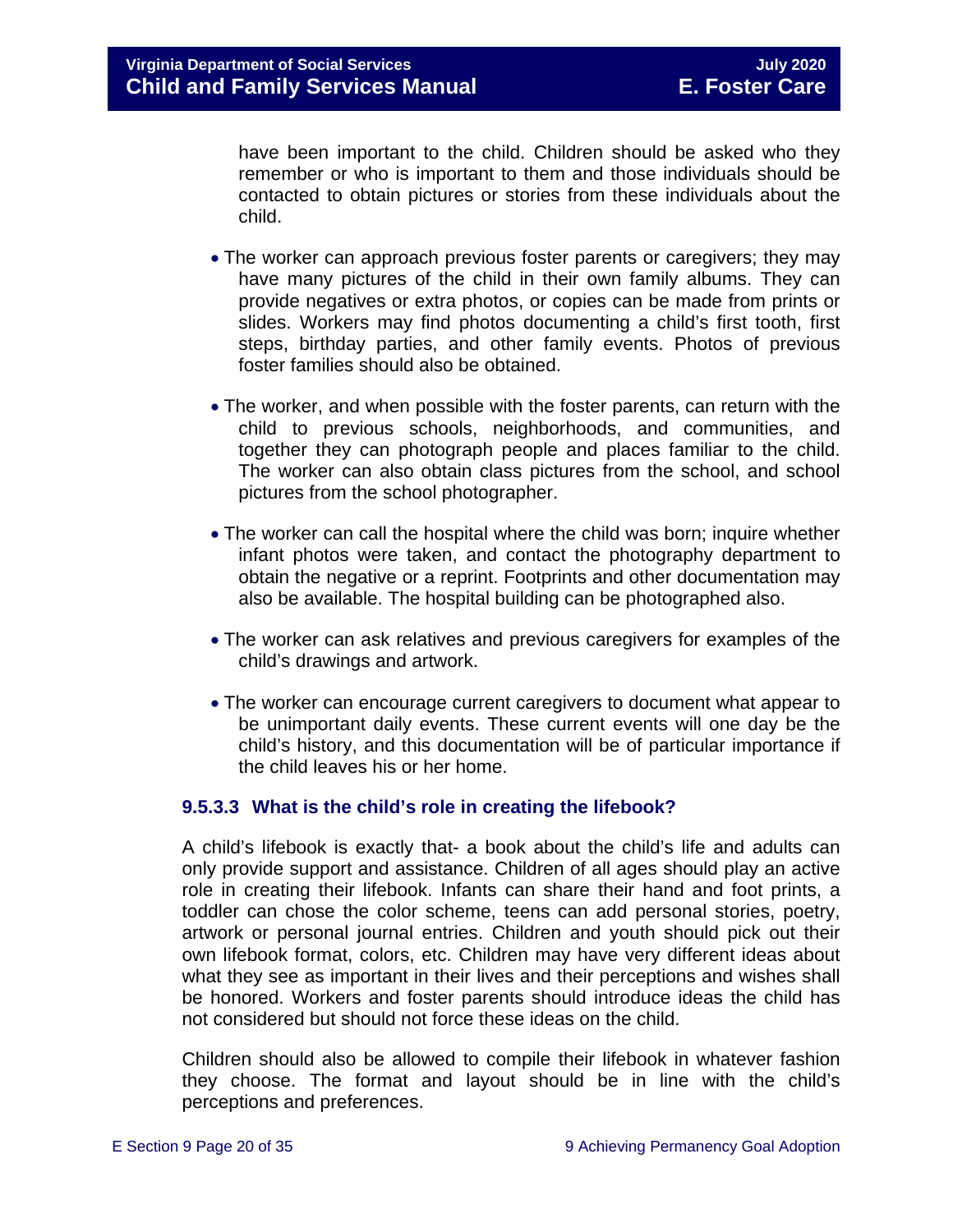If is important for foster parents and /or service workers to make a copy of the foster or adopted child's lifebook. A much loved lifebook will be toted around by little ones and may get messy or destroyed. A child may feel a lot of anger and resentment about what has happened to them and rip up his lifebook or a child may lose it during a move from foster home to foster home or to a new adoptive home. The worker and family should plan to preserve a copy of the lifebook through copying or storing a digital version on a disk or flash drive.

#### **9.5.3.4 Additional lifebook resources**

- The [Iowa Foster Care and Adoptive Parents Association](http://www.ifapa.org/publications/IFAPA_Lifebook_Pages.asp) (IFAPA) provides free lifebook pages that you can download from their website.
- [Adoption Lifebooks](http://adoptionlifebooks.com/) Resources, articles, newsletters, plus the Lifebook shoppe (books, workbooks, and special e-reports)
- [Day of Birth](http://www.dayofbirth.co.uk/) Learn what day of the week you were born and interesting facts about the special day.
- [Behind the Name](http://www.behindthename.com/) This site provides in depth information about your name.
- [Birthday Weather](http://www.wunderground.com/) This site allows you to find the weather for an historical date in whatever city/country you want to locate. Free
- [Age Progression.](http://www.phojoe.com/forensic_compositing.html) This is a unique source that offers realistic age regression services for families and their children who have no baby photos. May also be able to recreate what parents may have looked like.
- [Child Welfare Gateway](https://www.childwelfare.gov/topics/adoption/adopt-parenting/lifebooks/) Multiple resources and tips for creating lifebooks, sample lifebooks.
- [FosterClub](http://www.fosterclub.com/) This site provides lifebook downloadable pages specific to teens.
- [Google Maps](http://maps.google.com/) Very helpful tool for showing where children were born and where they live now.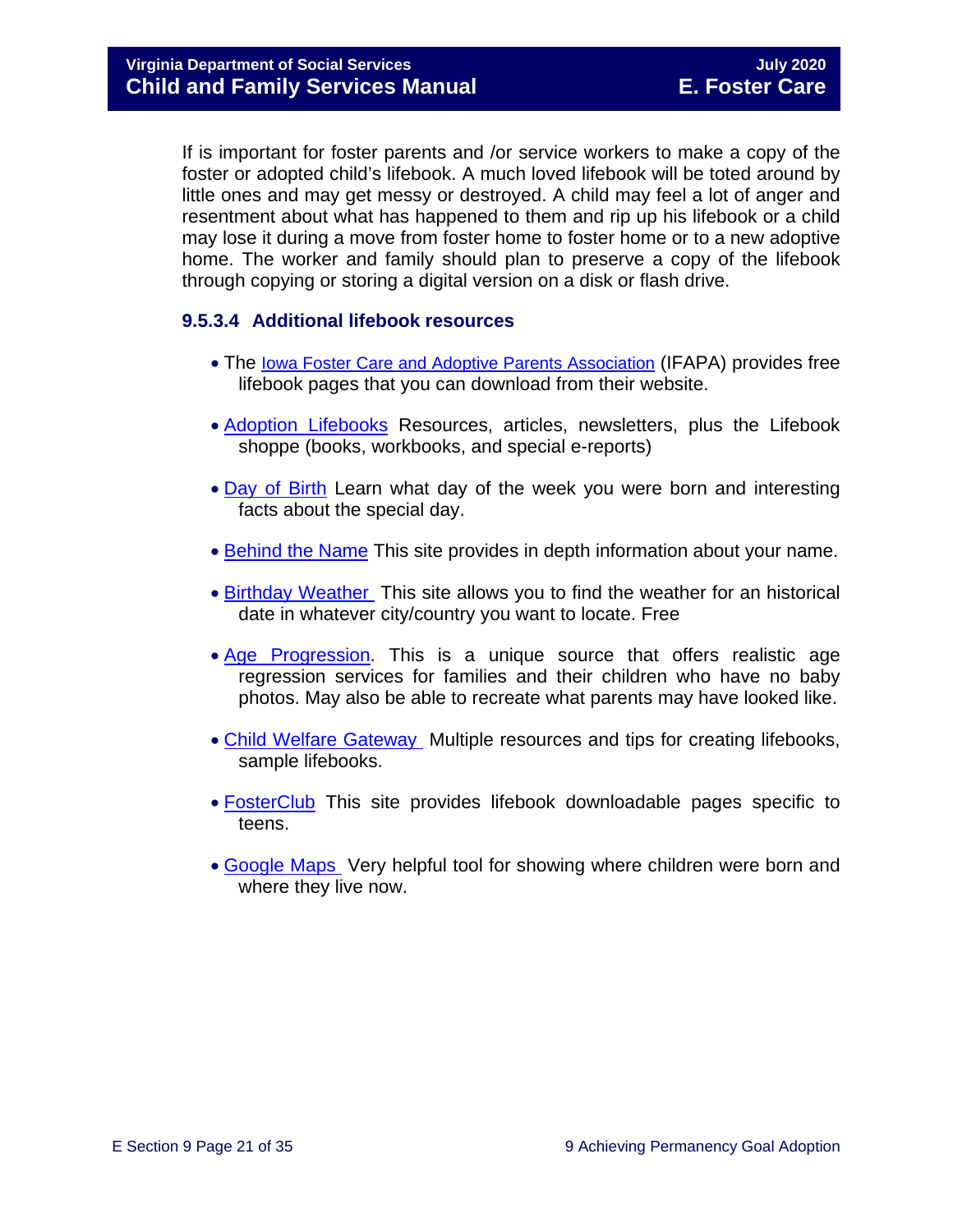# <span id="page-21-0"></span>**9.6 Involving youth when the goal is adoption**

When the goal of adoption is in the best interest of the youth for a lifelong permanent connection, then the service worker shall provide services that assist the youth to consider the goal of adoption. When the youth comprehends the benefits of adoption and is involved in the recruitment of a permanent family, he may potentially agree at a later date to the termination of parental rights. For the youth and service worker, exploring the permanency option of adoption is a process and not a one-time event. The service worker should provide services that sensitively address the strong feelings that may underlie a statement by a youth that he does not want to be adopted.

Participation of youth in planning their own adoption is critical. Permanent, nurturing family connections are as critical for youth in foster care as they are for younger children. Youth need to be actively involved in identifying past and present connections who can be explored as potential adoptive resources.

During the normal interaction with youth, the service worker should include a focus on who might the youth like to go home with, who do they spend time with on the weekend and holidays, who do they trust, who would they like to visit, who do they wish to be in contact with such as former foster parents, neighbors, parents of close friends, members of their extended family, teacher, coaches, group home staff, etc. The service worker may use the information in the [Permanency Pact](https://www.fosterclub.com/sites/default/files/Permanency%20Pact_0.pdf) to assist the youth in identifying the many supports he will need and how having a permanent family though adoption may provide these needs.

The service worker should take steps to involve the caring, committed adults identified by the youth in meetings aimed at planning for the youth's future and the identifying of a potential adoptive family.

The service worker may want to make arrangements for youth to talk to young adults who were adopted as youth or provide an opportunity for the youth to meet adoptive parents who have previously adopted a youth. The youth should be given the opportunity to have an open dialogue directed by the youth to assist in dispelling any of the concerns the youth has surrounding adoption.

Often youth feel that agreeing to adoption is a betrayal to the parents and family. The service worker should continue to maintain connections with the birth family and when appropriate facilitate discussion between the birth family and youth to address these issues in an informal or therapeutic setting in which the parent may give permission to the youth to maintain his birth family connection and move forward with another permanent family connection.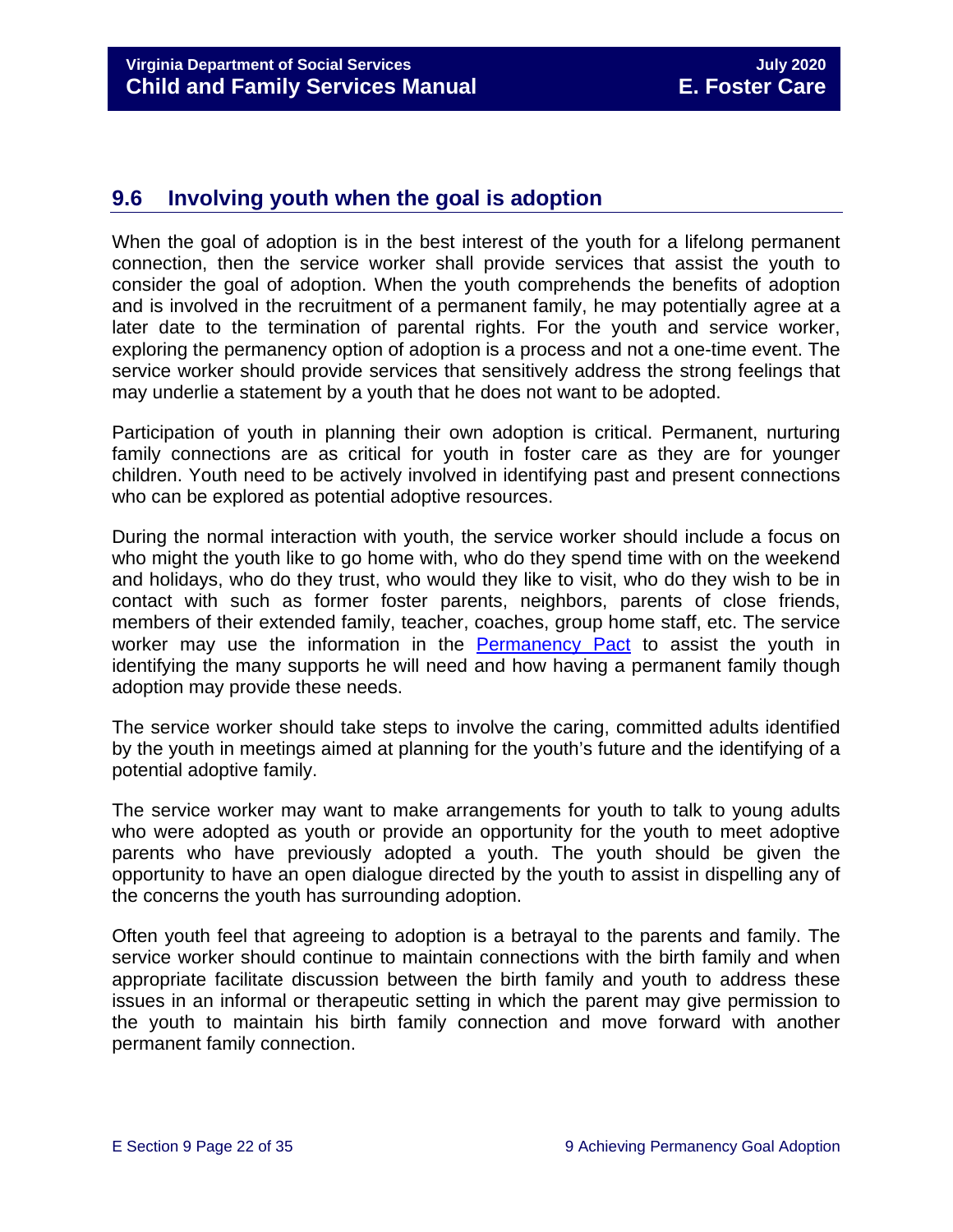Adoption does not mean the complete replacement of the birth family by the adoptive family. Youth who wish to maintain family connections should be supported in their desire to remain safely in contact with key members of their birth family including parents, grandparents, siblings and other significant members of the extended family.

The service worker should engage the youth, his parents, and foster parents or prospective adoptive parents in a discussion about ongoing contacts with members of the youth's birth family when considering adoption. Youth and parents need help understanding that although a termination of parental rights will end the legal rights of the birth parents, a TPR does not need to terminate their emotional relationship or prevent the youth from visiting or contacting his birth parents (refer to [Section 9.11](#page-32-1) on PACCA).

In certain cases, the best permanency resource for the youth who has been freed for adoption may be a member of the child's birth family, including a parent from whom the child was freed. Sometimes, a parent's situation has changed significantly since the time of the termination proceeding and the bond between the youth and his birth family continues. The assessment of whether this is an appropriate resource is a social work decision in collaboration with the LDSS attorney and the youth's GAL.

Youth 18 years and older should be informed by their service worker that they can consent to their own adoption and that there is no need for legal proceedings to terminate their parents' parental rights (see Adult Adoption, [Section 6.5,](https://fusion.dss.virginia.gov/Portals/%5Bdfs%5D/Files/Adoption/Guidance/2020/section_6_non_agency_placement_adoptions-July%202020.pdf#page=53) Chapter F. Child and Family Services Manual).

No youth should age out of foster care without a life-long connection that is as legally secure as possible to an adult committed to functioning in a parental capacity and the service worker shall plan and offer services to support this belief.

# <span id="page-22-0"></span>**9.7 Pre-Adoption services**

When the goal of adoption has been selected and TPR has been granted, consultation between foster care and adoption staff should occur. The purpose of this consultation is to determine the roles and responsibilities of all involved service workers in carrying out the activities that will result in a finalized adoption for the child. The activities described in this section should be discussed by all service workers involved and a plan for how each service will be provided and by whom, should be developed. The foster care plan developed for the child whose permanency goal has been changed to adoption shall include the steps to finalize an adoptive placement in a timely manner. This shall include adding the child to AREVA or obtaining a deferment if appropriate (see Section [9.8.3\)](#page-27-0).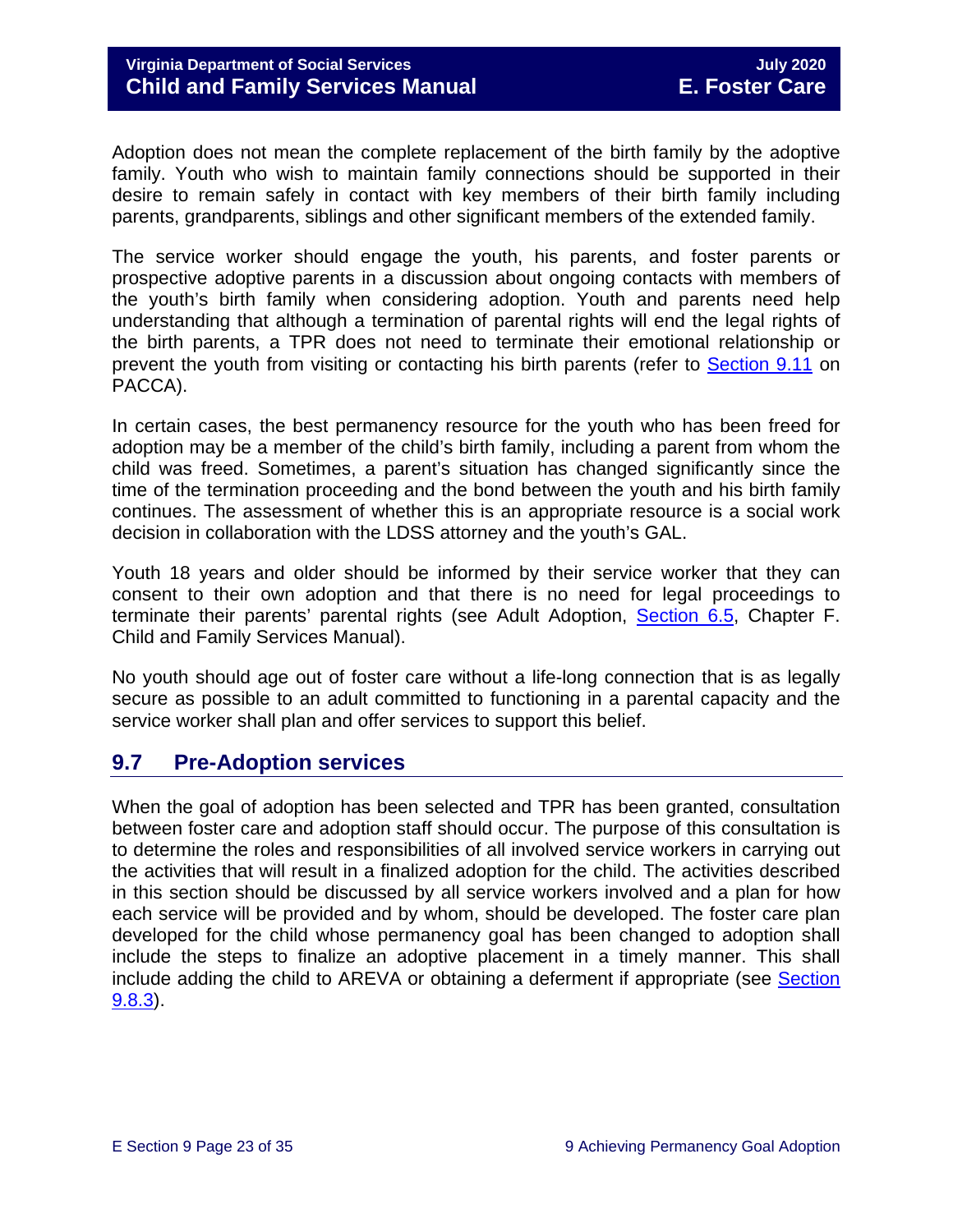# <span id="page-23-0"></span>**9.8 The Adoption Resource Exchange of Virginia (AREVA)**

The Adoption Resource Exchange of Virginia (AREVA) is a registry and photo listing of children and families waiting for adoption. AREVA is one of the tools provided by the Virginia Department of Social Services (VDSS) to connect families with children who are available for adoption within the Commonwealth of Virginia.

AREVA can also help LDSS reach the federal goal of permanency within 24 months, in accordance with [Social Security Act, title IV,](https://www.ssa.gov/OP_Home/ssact/title04/0471.htm) § 471 (42 USC § 671) and the requirement of § [16.1–283 F](https://law.lis.virginia.gov/vacode/16.1-283/) to file reports to the court on progress towards adoption.

LDSS should register the foster care child in AREVA within 60 days of termination of parental rights (TPR). Photo-listing the child may be deferred if TPR is being appealed, or if the child is in a pre-adoptive placement and the signing of the adoptive placement agreement is pending in the next six (6) months. The AREVA Coordinator will follow up with the LDSS every three (3) to six (6) months while the child is on deferment to update the status of the child as necessary.

The purpose of AREVA is to increase the opportunity for children waiting to be adopted by providing services to child-placing agencies having custody of these children [\(22VAC40-201-150\)](https://law.lis.virginia.gov/admincode/title22/agency40/chapter201/section150).

The services provided by AREVA include, but are not limited to:

- Maintaining a registry of children awaiting adoption and approved families waiting to adopt;
- Uploading information on waiting children with TPR (no pending appeal) onto the [AdoptUSKids](http://www.adoptuskids.org/) website, and uploading information on waiting families into the [AdoptUSKids](http://www.adoptuskids.org/) website;
- Featuring eligible children on [Virginia's Adoption](http://www.adoptuskids.org/states/va/index.aspx) website through a cooperative agreement with the Children's Bureau, Administration for Children & Families and the Department of Health & Human Services as well as other approved websites;
- Providing on-going targeted and child-specific recruitment for waiting children;
- Providing consultation and technical assistance to agencies in finding adoptive families for waiting children; and,
- Monitoring compliance with legal requirements for adoption and registering children and families.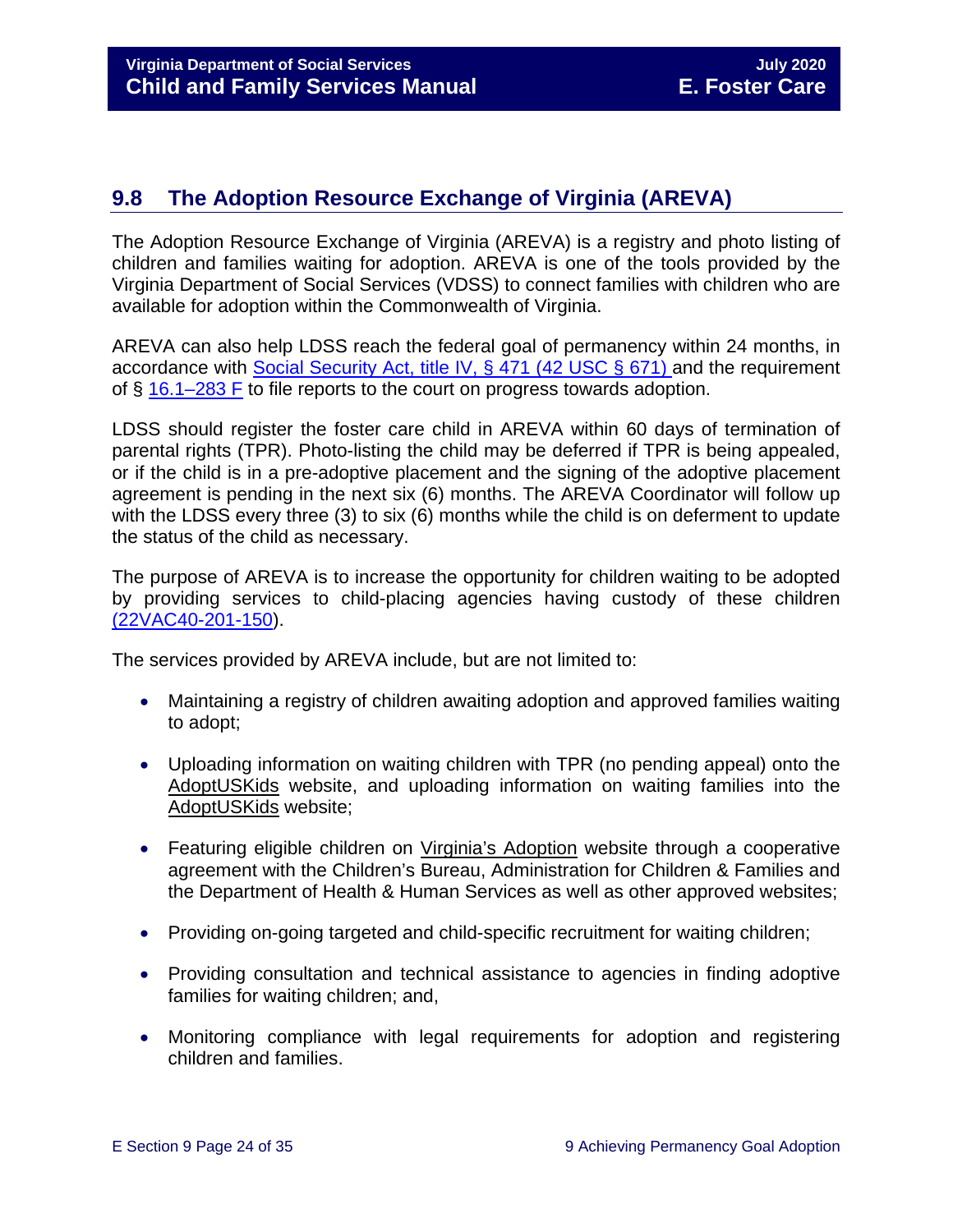For questions regarding the AREVA registration process, LDSS should consult the AREVA Coordinator. Regional Adoption and Family Recruitment Consultants will address questions regarding general recruitment.

#### <span id="page-24-0"></span>**9.8.1 LDSS registration process**

For a child in foster care with the goal of adoption and whose parental rights have been terminated, the service worker should register the child with AREVA within 60 days of the court entering the termination of parental rights order.

To register a child in AREVA, the service worker shall:

- **Complete all AREVA Child Registration screens in OASIS**. This includes completing the Child Information, Disabilities, Family Information, Agency Information, and Deferment tabs on the AREVA Child Registration screen in the OASIS foster care case.
	- oChild Information delivers a brief overview of name, birth date, race, siblings and provides a place to record locality comments.
	- oDisabilities allows the worker to identify all documented risk factors; physical, emotional, behavioral, and learning disabilities, and provides an overall assessed level of disability by checking the appropriate boxes.
	- oFamily Information allows the worker to identify the child's preference for family composition, the child's language(s), religious preferences, and recruitment efforts to place without subsidy. The worker also enters the required strength-based narrative of 240 to 400 words that reflects the child's personality that will be used on the [AdoptUsKids](http://www.adoptuskids.org/) and [Virginia's](http://www.adoptuskids.org/states/va/index.aspx)  [Adoption](http://www.adoptuskids.org/states/va/index.aspx) websites. The worker uses this tab to enter confidential information about the child and a sibling group introductory narrative for other service workers.
		- When developing the narrative, the worker should consider using "Lasting Impressions: A Guide for Photo-listing Children", which is a publication that provides tips and worksheets for how to write strength-based narratives for the photo-listings. Copies can be obtained directly through [AdoptUsKids](http://www.adoptuskids.org/) or from the Adoption and Family Recruitment Consultant or AREVA Coordinator in the Adoption Unit at VDSS.
		- The worker may include some of the following information within the narrative.
			- o What makes the child laugh?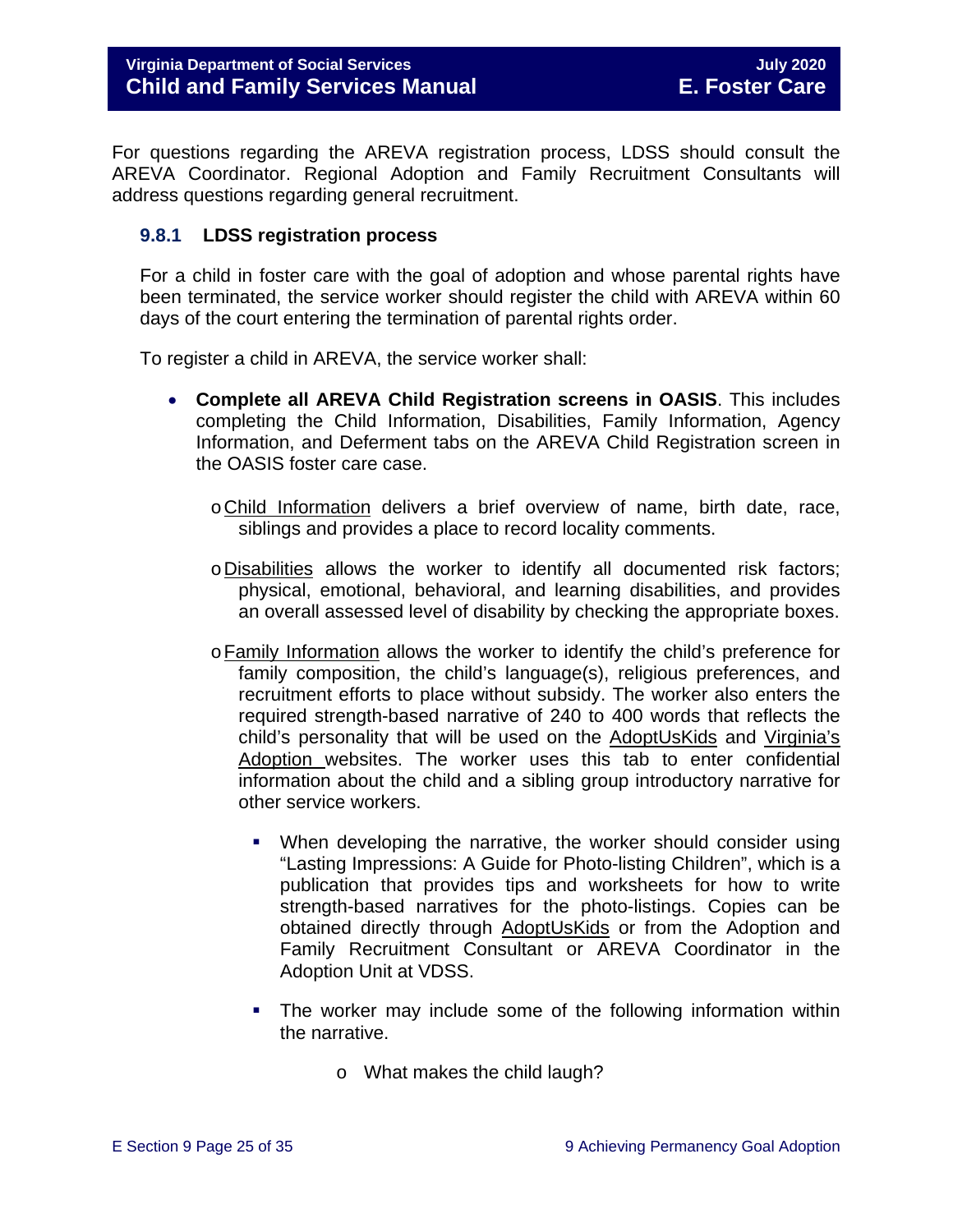- o What does the child do when with friends?
- o What is the child is most proud of? What accomplishments does the child have?
- o What type of activities is the child involved in outside the home (school, clubs, sports, etc.)
- o What is the child's favorite or least favorite class?
- o What is the child's favorite chore (both in and out of the house)?
- o What is the child's favorite thing to do outside? Inside?
- o What is the child's favorite or least favorite food?
- o What is the child's favorite holiday**?** Why?
- o Who helps the child the most?
- o What does the child want families to know about them?
- o What are the child's thoughts on the future (career, education, place to live, etc.)?
- oAgency Information contains information on the worker and the agency submitting the registration. After the worker completes an AREVA registration for the first time, this information is stored in the system and will populate automatically to subsequent registrations based on the user sign on at the time. The worker must complete the agency information in its entirety for it to populate.
- oDeferment is used by the worker to request a postponement from photolisting the youth in [AdoptUsKids](http://www.adoptuskids.org/) and to provide information concerning the deferment request. This screen includes, but is not limited to, the name and address of prospective family, the status of the home study, and the date of the adoptive home placement agreement. Refer to [Section 9.8.3](#page-27-0) for additional information on deferment.
- **Transfer the information to AREVA**. After completing the AREVA Child Registration OASIS screens, the worker transfers the information to the AREVA Coordinator by selecting the "Transfer to AREVA" button on the AREVA/ Registration screen.
- **Submit documents to AREVA Coordinator**. Within **five (5) working days** of submitting the AREVA registration, the worker mails or sends electronically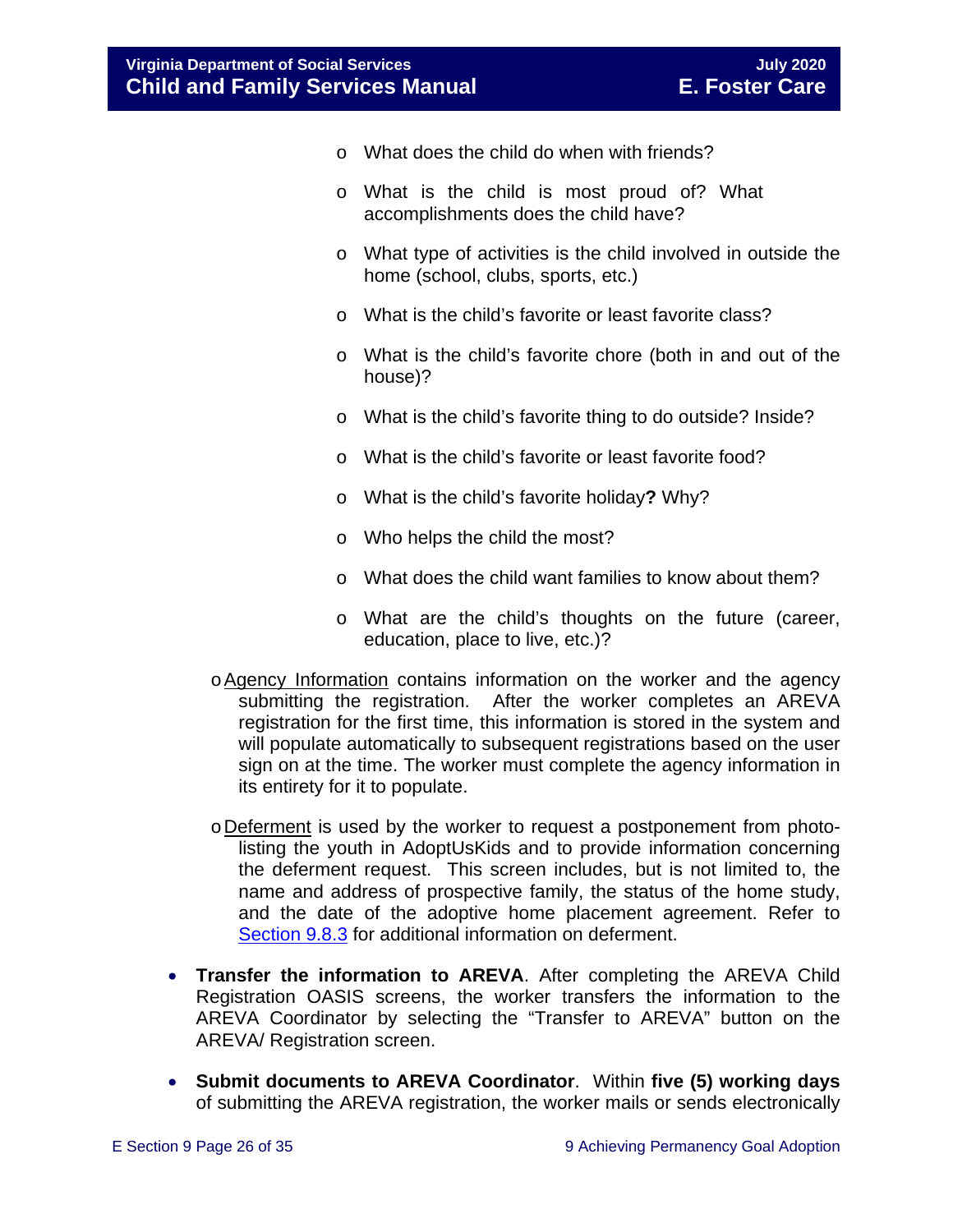copies of court orders (TPR) and/or permanent entrustment agreements to the [AREVA Coordinator.](https://fusion.dss.virginia.gov/dfs/DFS-Home/Adoption/AREVA)

- **Submit photo of child to the AREVA Coordinator**. Within **five (5) working days** of submitting the AREVA registration, the worker mails or emails a 5X7 or larger color photograph of the child to AREVA Coordinator. If it is necessary to have the picture returned, the service worker should contact the AREVA Coordinator prior to mailing.
	- oThe picture should be an age appropriate representation of the child.
	- oA clear shot of the child's face is vital, and where possible, siblings should be photographed together. The child should not wear clothing with identifying and background information.
	- oA professional photograph is preferred. Paper printouts from a digital camera and photocopied reproductions should be avoided due to difficulty in scanning these media. School pictures may be submitted to AREVA, if no other photograph is available.
	- oThe AREVA Coordinator shall request updated information on each child annually, as well as a recent picture. The AREVA Coordinator will send the old narrative from [AdoptUsKids](http://www.adoptuskids.org/) to the service worker who shall make necessary changes and updates. Updates should be returned to the AREVA Coordinator **within five (5) working days**. This process will continue as long as the child remains on the website.
	- oAny information sent to the AREVA Coordinator should include the child's name, OASIS case or client number, along with the current service worker's name, agency, direct telephone number, and email address.
	- oThe worker should complete a Change of Status form in AREVA when there is a change in information on the case (i.e.-worker, status, placement, etc.)

The AREVA Coordinator will acknowledge receipt of all registration forms by entering the registration received date in Recruitment tab of the AREVA Child Registration screen in OASIS. The AREVA Coordinator may contact the LDSS via email or phone to request additional information. The AREVA Coordinator will not approve the listing without the required documentation and photos.

#### <span id="page-26-0"></span>**9.8.2 LCPA process for registration with AREVA**

Licensed child placing agencies that do not have access to OASIS should register children in their care and custody with AREVA by electronically submitting the completed and signed AREVA Child Registration form, supporting documents, and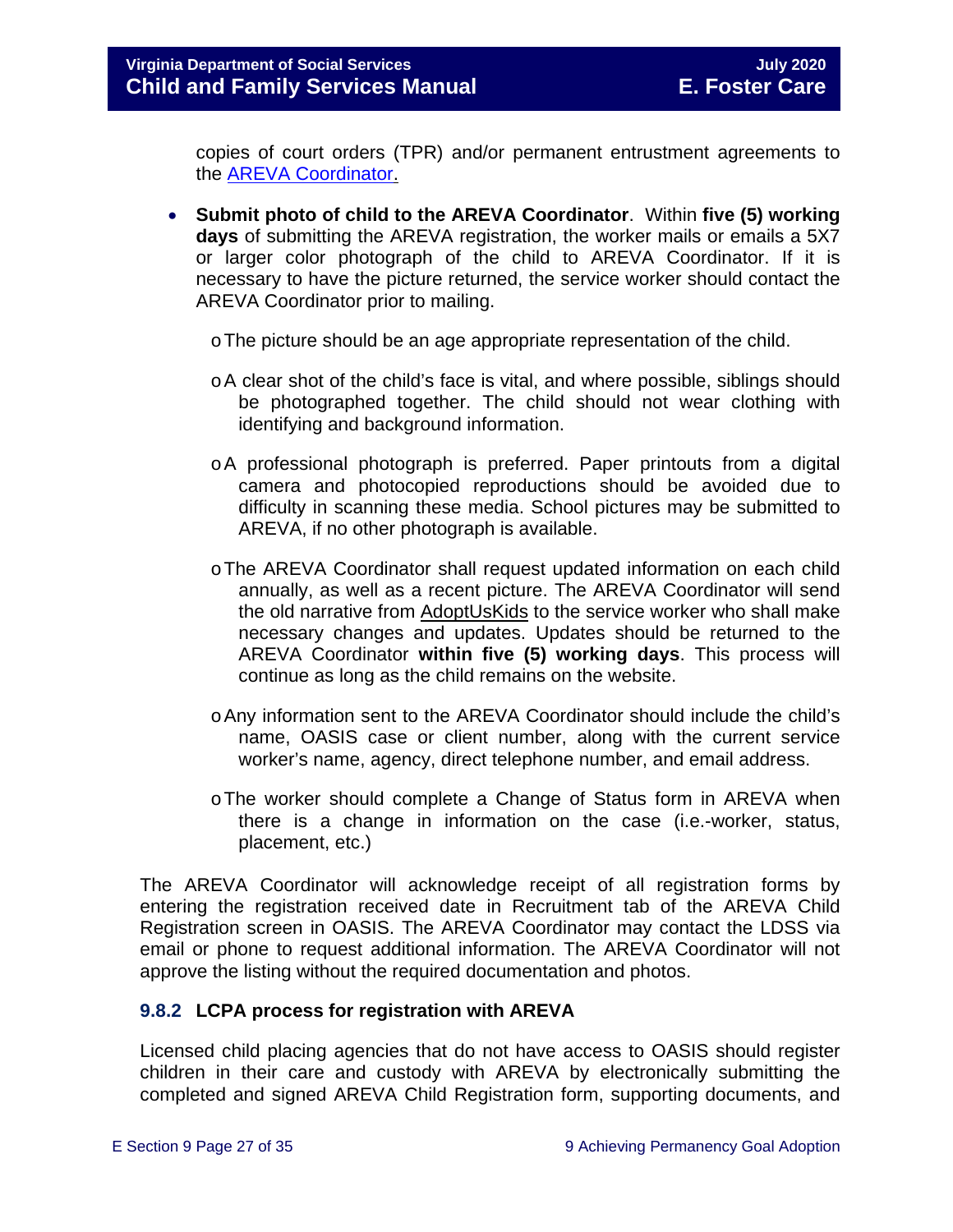child's photo to the AREVA Coordinator within 60 days of termination of parental rights.

- The AREVA Child Registration form is located under the forms section of VDSS public website at [http://www.dss.virginia.gov/family/ap/index.cgi.](http://www.dss.virginia.gov/family/ap/index.cgi)
- Supporting documents are court orders (TPR) and/or permanent entrustment agreements.
- Photo requirements are the same as the LDSS, refer to **Section 9.8.1** for details.

For agencies who are not able to scan and email documents, remit the completed and signed form, supporting documents and the child's photo to the AREVA Coordinator at:

> Virginia Department of Social Services c/o AREVA Coordinator Division of Family Services, 11<sup>th</sup> Floor 801 E. Main Street Richmond, VA 23219

Photo-listing deferment requirements for LCPAs are the same as for the LDSS and are found in [Section 9.8.3.](#page-27-0)

The AREVA Coordinator will acknowledge receipt of all registration forms via email. The AREVA Coordinator may contact the agency via email or phone to request additional information.

#### <span id="page-27-0"></span>**9.8.3 Deferment in AREVA**

Deferment only relates to the AREVA photo-listing service. Regardless of deferment status, the LDSS and LCPAs are required to follow the steps detailed in [Sections](#page-24-0) [9.8.1](#page-24-0) (for LDSS) or [9.8.2](#page-26-0) (for LCPA). LDSS and LCPAs requesting deferments for their children shall submit all documentation to the AREVA Coordinator.

Service workers may receive permission to defer photo-listing of a child for 60 or 90 days when:

- The child's TPR order is being appealed by one or both of the parents;
- The child is in a pre-adoptive placement and the signing of the adoptive placement agreement is pending;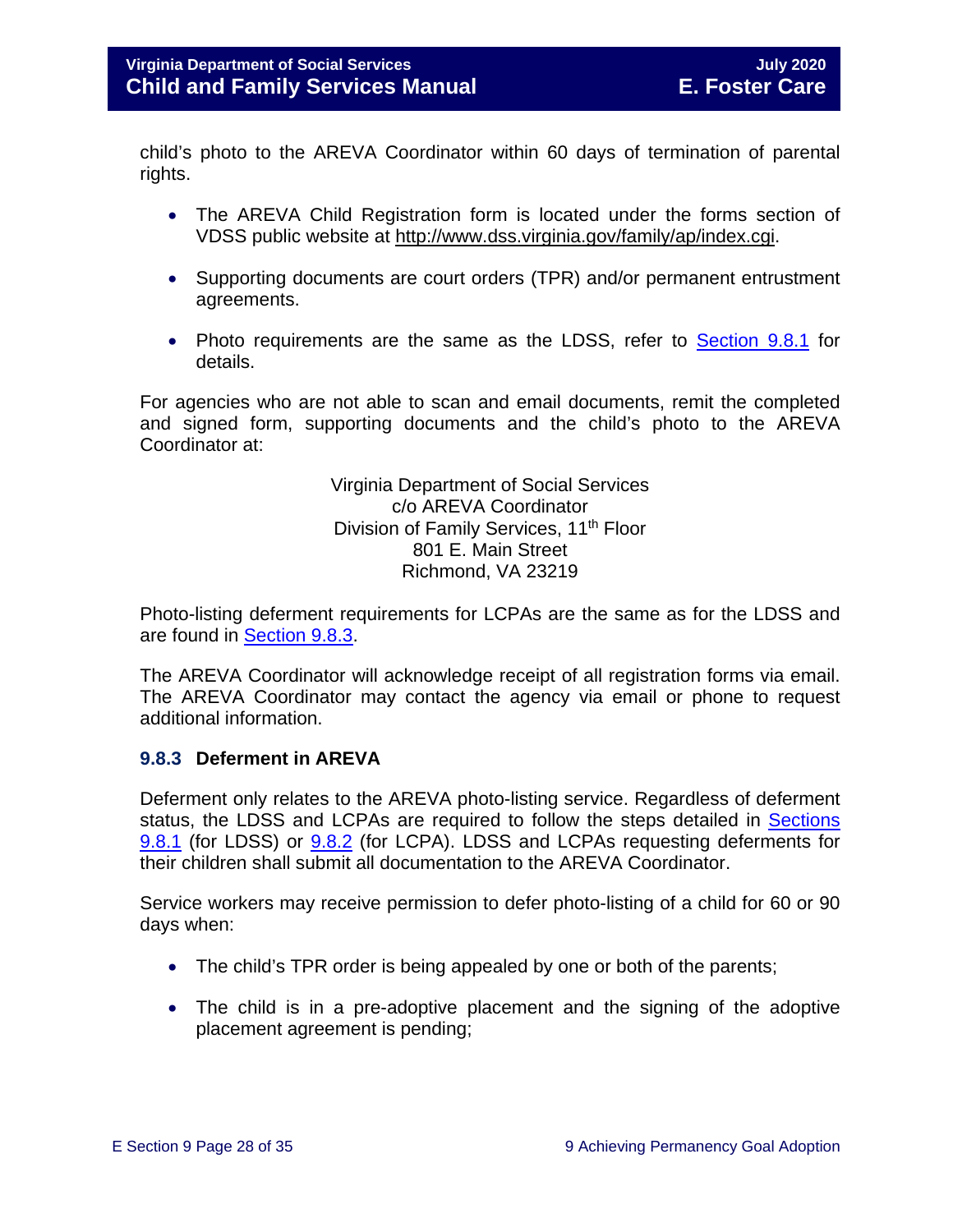- An out of state family has been identified and the LDSS is working with the Interstate Compact On the Placement of Children (ICPC) Unit to meet all of the requirements for placement across state lines; or
- A child is placed in a residential treatment facility **and**:
	- oThere is an identified family who has expressed interest in adopting the child, the family, **and**
	- $\circ$  The child has had a previous relationship with the family (either relative or non-relative), **and**
	- $\circ$  The identified family is actively participating in the child's treatment plan.

The service worker should call the AREVA Coordinator to discuss other circumstances that may warrant a deferment.

To obtain a deferment:

- The LDSS shall complete the AREVA child's registration screen in OASIS including the section on the reason for deferment. All sections of this screen shall be completed. The complete names of the prospective adopting parents along with their complete mailing address shall be included.
- If deferment is requested after the initial transfer in AREVA, the service worker shall complete the Change of Status form in AREVA.
- The LCPA completes the LCPA AREVA Child Registration form. Section E of the LCPA AREVA Child Registration form addresses the request to defer from the photo listing services. Refer to [Section 9.8.2](#page-26-0) for more information concerning the LCPA process for AREVA Registration.

Deferments may be extended at the discretion of the AREVA Coordinator for an additional 30 or 60 days upon written request of a LDSS or LCPA supervisor. Additional time may be granted only under extenuating circumstances **and the total deferment cannot exceed six (6) months**. For example, a case involving an interstate placement where completion of the adoptive home study has been delayed in the other state is beyond control of the LDSS/ LCPA.

When requesting extended time, the agency shall:

- Specify the reason for the extension.
- Provide a time period for the needed extension.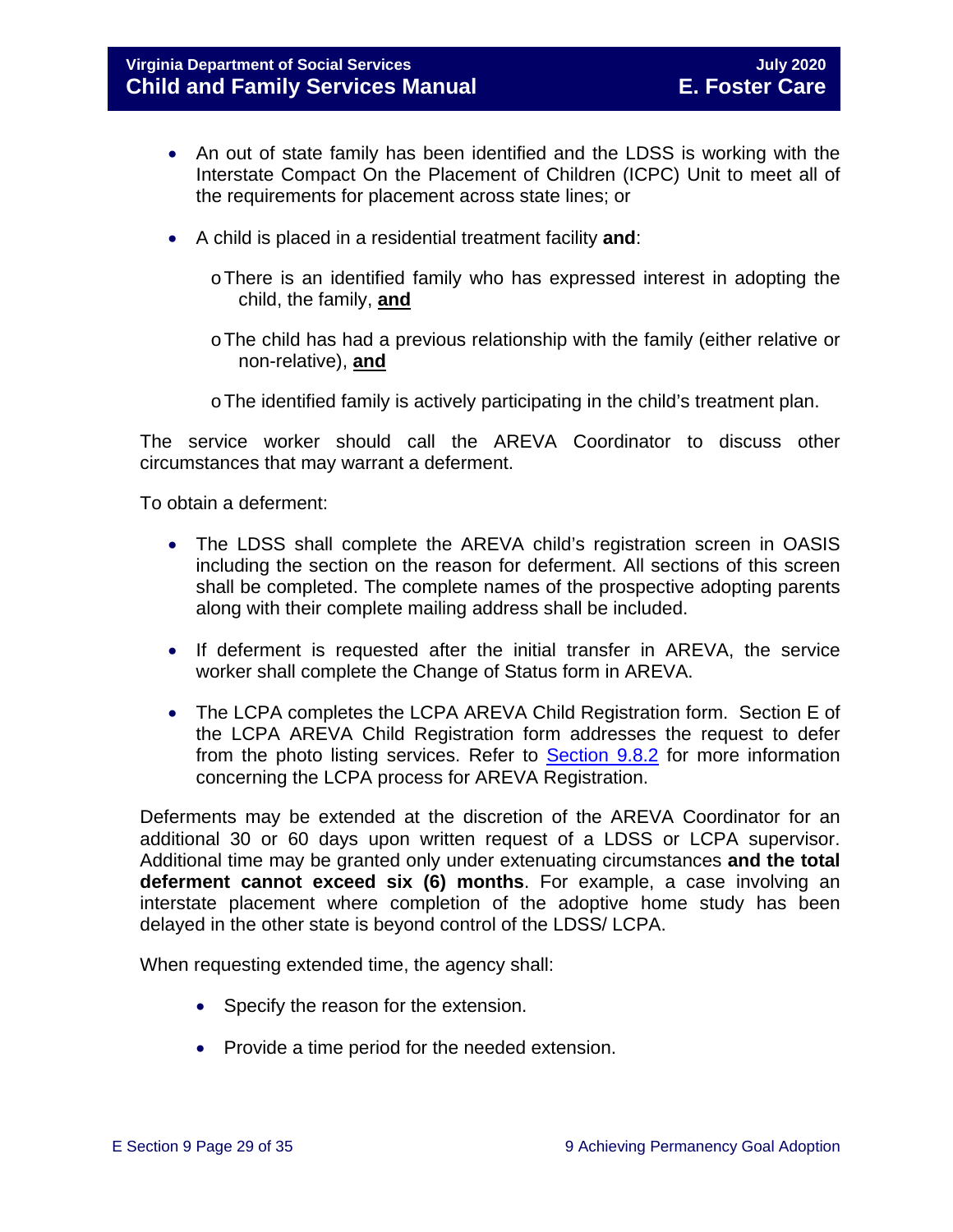• Make the request on the change-of-status form and ensure it is signed by the supervisor. Requests will be considered by the AREVA Coordinator on a case-by-case basis.

Placement into a residential facility, group home, etc. does not qualify for continuation of a deferment status.

For each child on deferment, the AREVA Coordinator shall follow up with the LDSS or LCPA every three (3) to six (6) months to obtain an update on the child's status.

A child on deferment status shall be featured on the website the month following expiration of the deferment period, unless an adoptive home placement agreement has been signed or upon the request of the LDSS supervisor as defined above.

#### <span id="page-29-0"></span>**9.8.4 Process for registering families with AREVA**

Families that are interested in adopting children with special needs and have an approved home study may register with AREVA. The family will work with the LDSS or LCPA who completed their home study to register in AREVA. After registration is complete, the family will appear on [AdoptUsKids.](http://www.adoptuskids.org/)

To register a family in AREVA, the service worker should:

- **Submit the AREVA Family Registration form to the AREVA Coordinator.**  LDSS shall complete the AREVA family registration screen in OASIS and transfer the information to the AREVA Coordinator by selecting the "Transfer to AREVA" button on the AREVA/ Registration screen.
- LCPAs that do not have access to the OASIS system should fill out and submit the completed and signed AREVA Family Registration form [\(032-02-](http://www.dss.virginia.gov/files/division/dfs/ap/intro_page/forms/032-02-0025-03-eng.pdf) [0025-03-eng\)](http://www.dss.virginia.gov/files/division/dfs/ap/intro_page/forms/032-02-0025-03-eng.pdf) to the AREVA Coordinator by mail or email. This form is located under the Forms on the [VDSS public website.](http://www.dss.virginia.gov/family/ap/index.cgi)
- **Submit photo of family to AREVA Coordinator.** Mail to AREVA Coordinator a 5 X 7 or larger, color picture of the family, including all persons that comprise the family. If it is necessary to have the picture returned, contact the AREVA Coordinator prior to mailing.

The picture should be a clear representation of the family. A professional photograph is preferred. Paper printouts from a digital camera and photocopied reproductions should be avoided due to difficulty in scanning these media.

The service worker should mail the picture, printed copy of the last page of the AREVA family registration form with the original signatures; a narrative that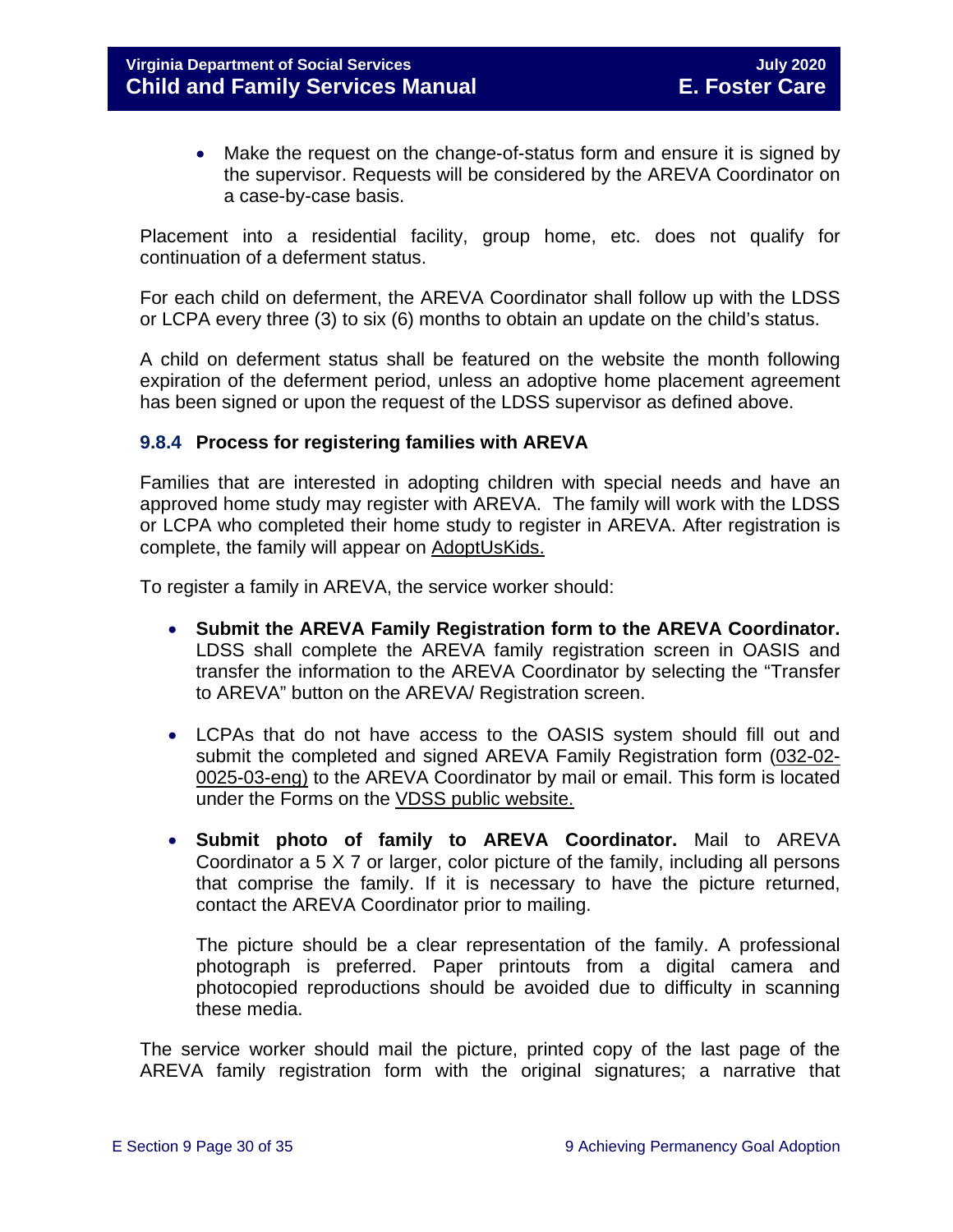describes the family, a copy of the completed home study, and the family's email address to the AREVA Coordinator.

The AREVA Coordinator will acknowledge receipt of all registration forms via mail or email. The AREVA Coordinator may contact the LDSS via email or phone to request additional information.

Information and photos on families registered with AREVA will be uploaded onto the [AdoptUsKids](http://www.adoptuskids.org/) website under "Family Registration."

Annual updates will be done on all families registered with both AREVA and [AdoptUsKids.](http://www.adoptuskids.org/)

#### <span id="page-30-0"></span>**9.8.5 Notification to AREVA of change of status of the child**

When there is a change in the status of a child and family, notice shall be provided to the AREVA Coordinator. For the child, possible changes in status and how to report them are listed.

- The AREVA change of status form in OASIS is used to provide updated information on the child; change in primary worker, new contact information, new email address, telephone number, etc.
- The AREVA change of status form in OASIS is also used to indicate that a case needs to be closed in AREVA, specifying the reason for the withdrawal. If the case is to be closed, the worker should be certain to complete the text boxes at the bottom of the appropriate OASIS screen. Service workers should send the change of status form prior to closing the foster care case.

# <span id="page-30-1"></span>**9.9 Adoptive home** *identification and preparation*

Services related to the placement of the child are of paramount importance. Placement for the child will be based on the needs and attachments of each child and on the strengths and needs of the prospective family. When adoption is the plan for the child, the agency should develop a child specific written strategy for recruitment of an adoptive home, unless a family has *already* been clearly identified.

*LDSS service workers should not wait until the TPR order is final to begin adoption recruitment. The intent of concurrent planning is to place children in prospective permanent homes as early as possible, to prevent delays in finalizing permanency. Service workers do not have to eliminate one goal before working toward another for a child. As part of concurrent planning, workers should:*

• *Explore adoptive home recruitment, including whether the child's current placement will be able to meet the child's long term needs and is willing to adopt;*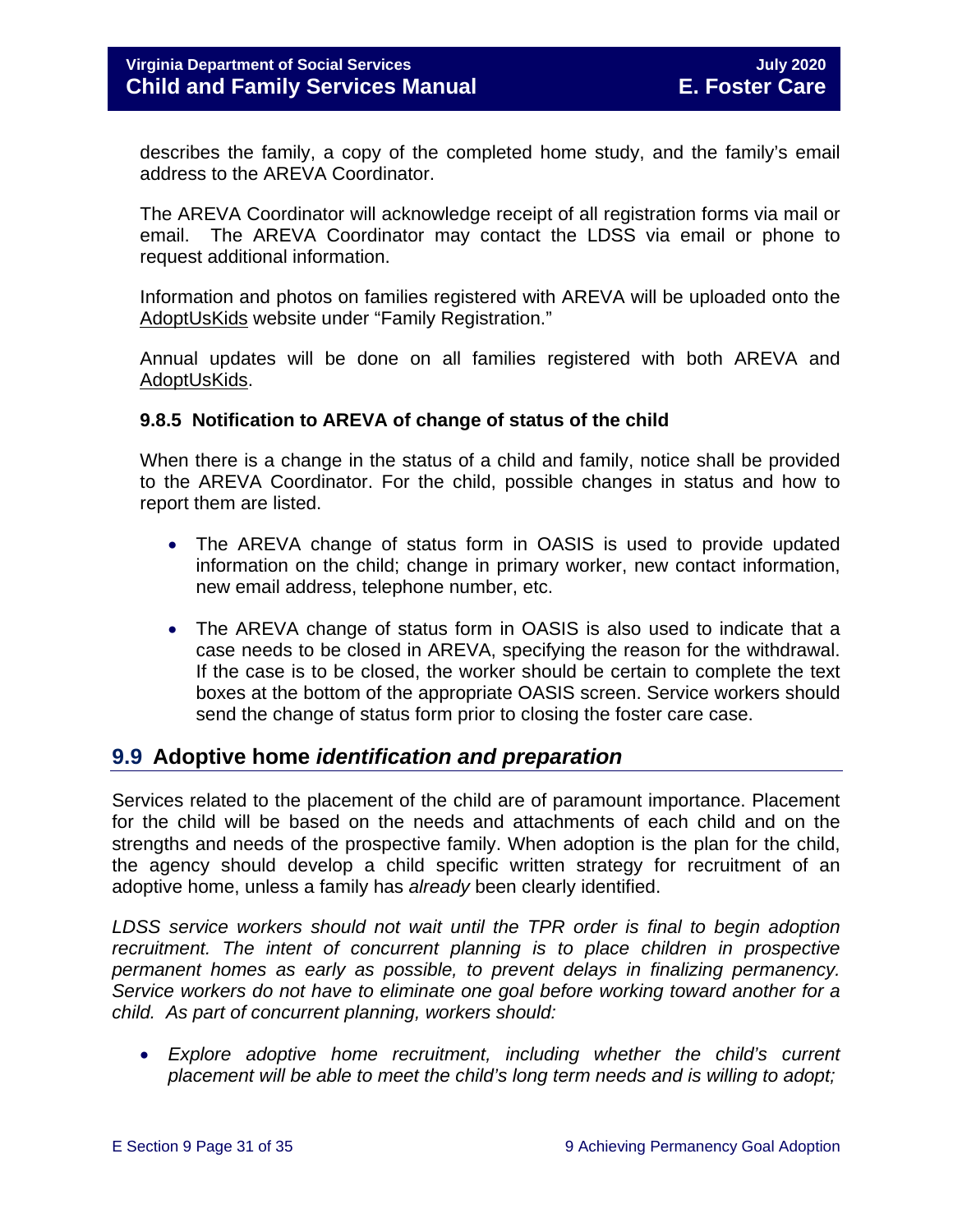- *Determine paternity early to ensure that paternal relatives are explored early in the case;*
- *Ensure that the Addendum: Mutual Family Assessment – Addition of Child Specific or Matching Information for Adoption is completed on the adoptive applicants; and*
- *Gather all documents needed for the full disclosure process [\(See Adoption](https://fusion.dss.virginia.gov/Portals/%5Bdfs%5D/Files/Adoption/Guidance/2020/section_3_finalizing%20the%20adoption-July%202020.pdf#page=6)  [Section 3.4.3.1\)](https://fusion.dss.virginia.gov/Portals/%5Bdfs%5D/Files/Adoption/Guidance/2020/section_3_finalizing%20the%20adoption-July%202020.pdf#page=6), including requesting birth and medical records.*

The Multiethnic Placement Act of 1994 (MEPA) as amended by the Interethnic Adoption Provisions of 1996 (IEP) shall be followed in all adoptive placements. Placement considerations on the basis of race, color or national origin are prohibited, except in individual situations where it can be proven that the consideration is in the best interest of the child.

An agency shall make reasonable efforts to place siblings together whenever possible in the same adoptive placement, unless it is contrary to the safety or well-being of any of the siblings to do so. If siblings are separated, frequent and regular ongoing contact should be encouraged among the adoptive placements.

*See [Section 3.4](https://fusion.dss.virginia.gov/Portals/%5Bdfs%5D/Files/Adoption/Guidance/2020/section_3_finalizing%20the%20adoption-July%202020.pdf#page=4) of Adoption Guidance for the process of selecting, preparing, and placing in an adoptive home.* 

### **9.9.1 Continuation of foster care services**

<span id="page-31-0"></span>Foster care services continue after adoptive placement until the final order of adoption. Foster care services to be continued include:

- Medicaid
- Therapeutic services as needed by a child based on the child's special needs may continue if negotiated and agreed upon through the adoption assistance agreement
- Yearly foster care review hearings alternating with administrative panel reviews or court reviews, every six months until entry of the final order of adoption

For the child who is in the custody of the LDSS, adoption assistance payments and/or services begin the first day of the month following the month the adoption assistance agreement is signed by all parties. A final order of adoption is not necessary to begin making payments or reimbursing expenses. Payments shall only be made from one funding source. Once the funding is switched to adoption assistance, the only maintenance expenses the child is eligible for is basic and enhanced maintenance. The child is no longer eligible for a clothing allowance or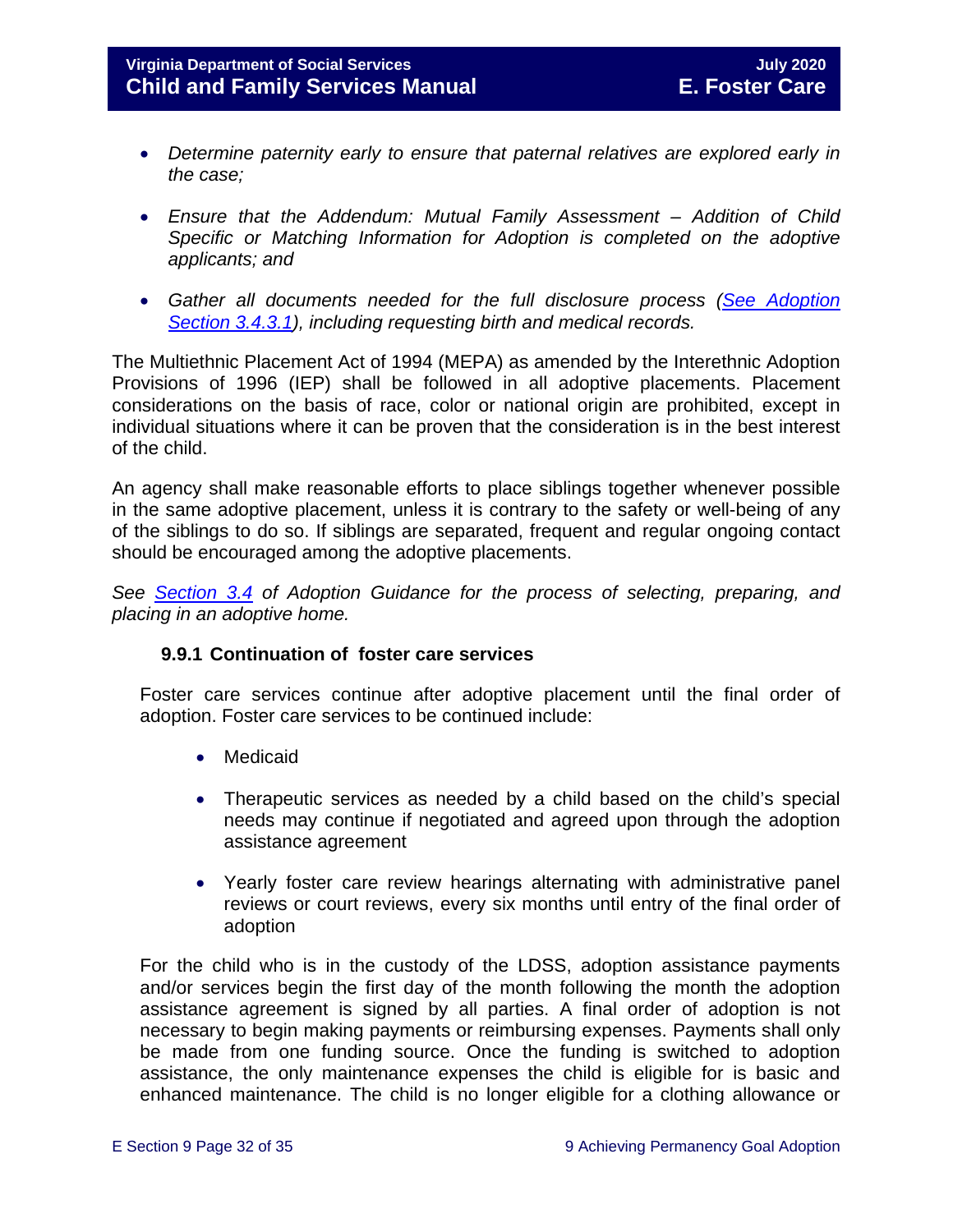daycare expenses. Additionally, special services payments and non-recurring payments shall be paid out of adoption assistance and the child is no longer eligible for state pool funds.

# <span id="page-32-0"></span>**9.10 Finalizing the adoption**

Following the placement of the child in the adoptive home and the signing of the Adoptive Home Placement Agreement form, the family and the agency move to finalize the adoption. (See Finalizing the Adoption, [Section 3,](https://fusion.dss.virginia.gov/Portals/%5Bdfs%5D/Files/Adoption/Guidance/2020/section_3_finalizing%20the%20adoption-July%202020.pdf) Chapter F, Child and Family Services Manual).

# <span id="page-32-1"></span>**9.11 Post-Adoption Contact and Communication Agreement (PACCA)**

The PACCA is a voluntary, legally enforceable, written agreement between the birth parent(s) and the adoptive parent(s) for contact and communication after the legal adoption of a child that has specific requirements included in the agreement (§§ [63.2-](https://law.lis.virginia.gov/vacode/63.2-1220.2/) [1220.2,](https://law.lis.virginia.gov/vacode/63.2-1220.2/) [63.2-1220.3,](https://law.lis.virginia.gov/vacode/title63.2/chapter12/section63.2-1220.3/) [63.2-1220.4,](https://law.lis.virginia.gov/vacode/title63.2/chapter12/section63.2-1220.4/) [16.1-277.01,](https://law.lis.virginia.gov/vacode/16.1-277.01/) [16.1-277.02,](https://law.lis.virginia.gov/vacode/title16.1/chapter11/section16.1-277.02/) [16.1-278.3,](https://law.lis.virginia.gov/vacode/16.1-278.3/) and [16.1-](https://law.lis.virginia.gov/vacode/16.1-283.1/) [283.1\)](https://law.lis.virginia.gov/vacode/16.1-283.1/).

The PACCA is intended to support open adoptions in Virginia, especially for older children in foster care who have significant emotional attachments to their birth parents. Open adoption is a permanency practice that facilitates communication between the birth parent and the adoptive parent throughout the lifetime of the child.

Service workers should implement PACCA using the Virginia Children's Services System Practice Model to guide practice.

From the time the agency files a petition for a permanency planning hearing until the adoption is finalized, the agency shall notify pre-adoptive families of the option to enter into a PACCA and notify the child (if age 14 years or older) of their right to consent to the PACCA, whenever a pre-adoptive family has been identified  $(S$  [16.1-283.1\)](https://law.lis.virginia.gov/vacode/16.1-283.1). Additionally, agency may notify the birth parents of the option to enter into a PACCA when appropriate.

• These notifications are not required when the parental rights of the birth parent or parents have been terminated pursuant to subsection E of § 16.1- 283.

This notification shall be provided prior to the permanency planning court hearing. PACCA procedures are further outlined in [Section 3 of Adoption guidance.](https://fusion.dss.virginia.gov/Portals/%5Bdfs%5D/Files/Adoption/Guidance/2020/section_3_finalizing%20the%20adoption-July%202020.pdf)

# <span id="page-32-2"></span>**9.12 Adoption disruption**

Adoption disruption is the termination of an adoptive placement prior to the finalization of the legal adoptive process. Once the adoptive placement agreement has been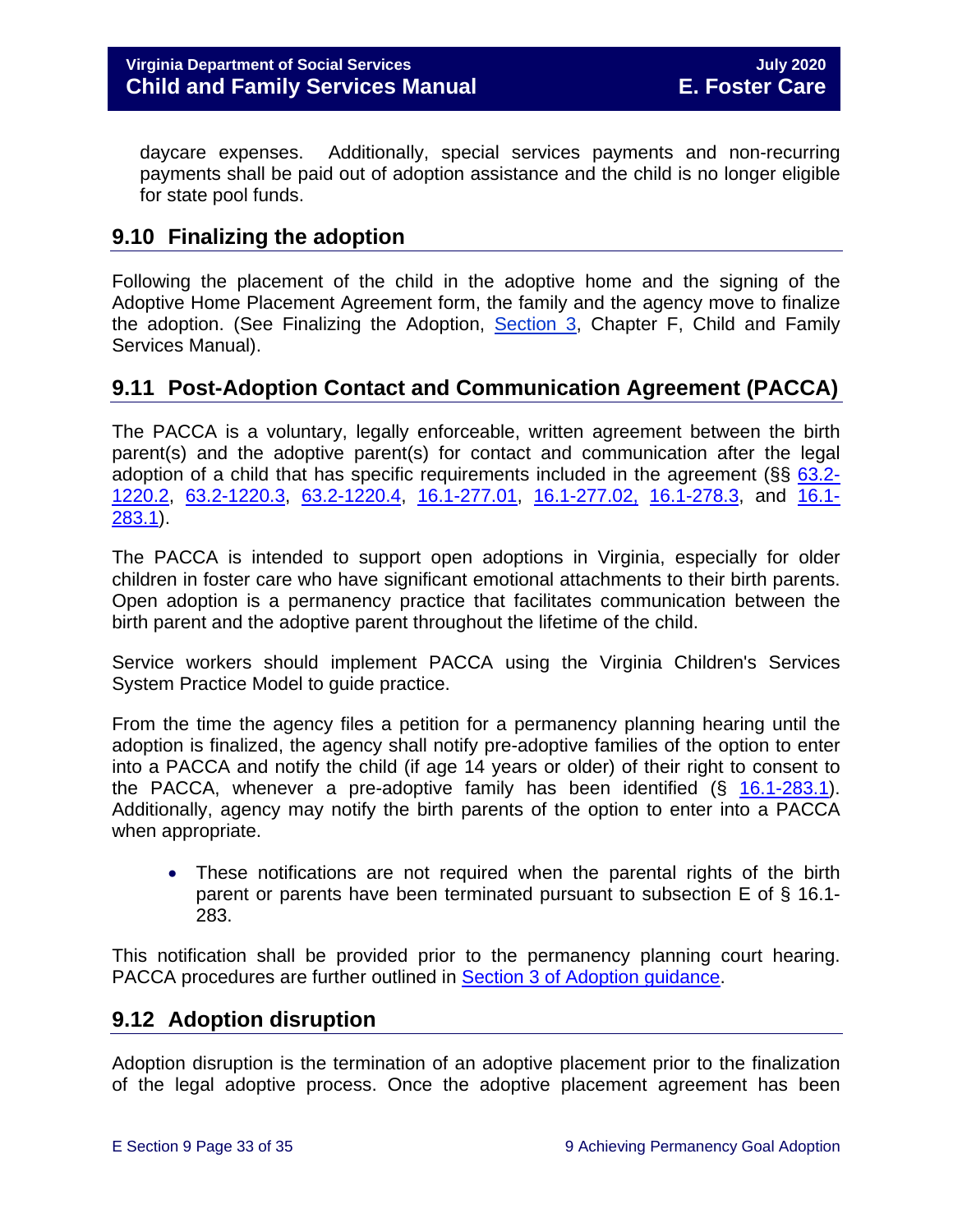signed, the child cannot be removed from the adoptive home without the consent of the adoptive parents unless:

- By court order  $(\S$  [63.2-1207\)](https://law.lis.virginia.gov/vacode/63.2-1207).
- At the direction of the Virginia Department of Social Services Commissioner (§ [63.2-904\)](https://law.lis.virginia.gov/vacode/63.2-904).
- For parental placements, when the entrustment agreement has not been finalized by the court and there is proof of fraud or duress after the placement of the child in an adoptive home  $(\S$  [63.2-1204\)](https://law.lis.virginia.gov/vacode/63.2-1204).
- Child abuse and neglect procedures  $(\S 16.1-251)$  $(\S 16.1-251)$  $(\S 16.1-251)$  or  $\S 63.2-1517$ .

Recognizing that disruptions are a possible occurrence in any adoption, families should be made aware that this could happen. Disruption is often not a topic discussed possibly because no one wants to anticipate the failure of an adoption, or because it seems to imply that the people involved (agencies, parents, professionals) have failed a child. The topic can generate accusatory and negative comments and, as a result, many who face the prospect of disruption struggle to find solutions. A positive communication process between the family and the agency can facilitate an open and productive discussion of a pending disruption and aid in mutual planning if this should occur. Agencies may refer families to websites that provide additional support and guidance such as What to [Do When Your Adoption is Failing -](http://library.adoption.com/articles/what-to-do-when-your-adoption-is-failing-a-parents-guide-to-adoption-disruption-dissolution.html) Introduction.

The decision to stop the adoption process should be mutual, that is, arrived at between the parents and worker and, when feasible, the child. The decision should be made slowly and carefully, only after all alternatives and resources have been exhausted. Families considering disruption are distressed and in crisis and are likely to have difficulty in evaluating the situation objectively and in sorting out issues. The worker should offer assistance to the family either directly or through a referral of the family to an adoption-competent therapist to sort out the issues affecting a successful adoption.

Specific steps workers can take to help a family through disruption include:

- Respond to the family's request for assistance immediately.
- Maintain open communication with the family.
- Schedule a FPM to identify services and/or solutions needed to support the family and child in crisis.
- Negotiate an agreeable plan of action with the family and the child.
- Help parents discuss disruption openly with the child and refer the family for therapeutic services to assist the parents and child in processing the disruption.